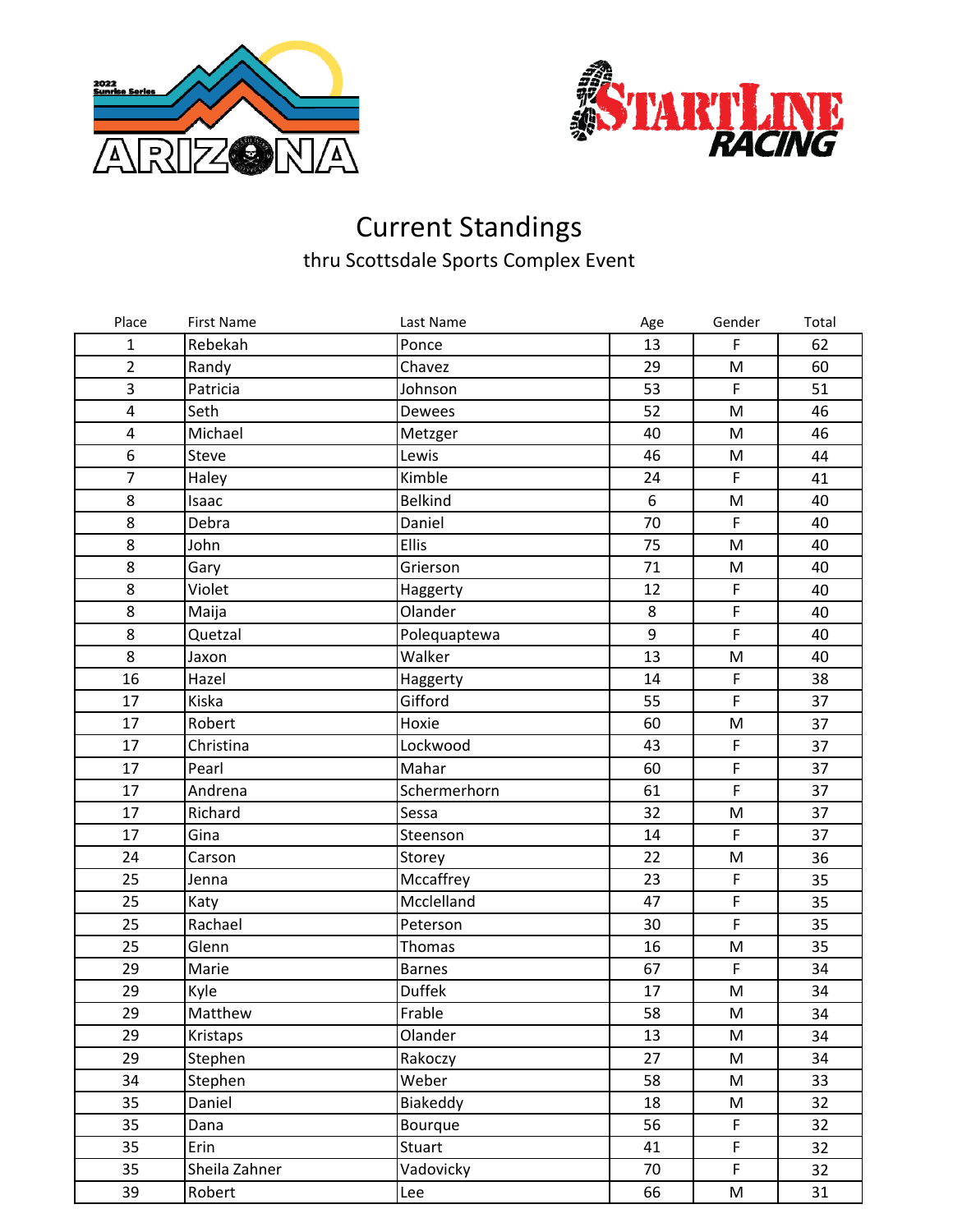| 40 | Brennan      | Atwater              | 10 | M                                                                                     | 30 |
|----|--------------|----------------------|----|---------------------------------------------------------------------------------------|----|
| 40 | Tom          | Cornelius            | 59 | ${\sf M}$                                                                             | 30 |
| 40 | April        | Crimmins             | 55 | $\mathsf F$                                                                           | 30 |
| 40 | Joshua       | Gher                 | 34 | $\mathsf{M}% _{T}=\mathsf{M}_{T}\!\left( a,b\right) ,\ \mathsf{M}_{T}=\mathsf{M}_{T}$ | 30 |
| 40 | Austin       | Hutchings            | 19 | $\mathsf{M}% _{T}=\mathsf{M}_{T}\!\left( a,b\right) ,\ \mathsf{M}_{T}=\mathsf{M}_{T}$ | 30 |
| 40 | Virginia     | Marlow               | 35 | $\mathsf F$                                                                           | 30 |
| 40 | Marty        | Michelson            | 75 | M                                                                                     | 30 |
| 40 | Shelly       | Miller               | 62 | $\mathsf F$                                                                           | 30 |
| 40 | Delvin       | Nelson               | 60 | $\mathsf{M}% _{T}=\mathsf{M}_{T}\!\left( a,b\right) ,\ \mathsf{M}_{T}=\mathsf{M}_{T}$ | 30 |
| 40 | Diego        | Ortiz                | 13 | $\mathsf{M}% _{T}=\mathsf{M}_{T}\!\left( a,b\right) ,\ \mathsf{M}_{T}=\mathsf{M}_{T}$ | 30 |
| 40 | Derick       | Ruiz                 | 15 | M                                                                                     | 30 |
| 51 | Audrey       | Ernst                | 22 | $\mathsf F$                                                                           | 29 |
| 51 | Jd           | <b>Ouellette</b>     | 17 | ${\sf M}$                                                                             | 29 |
| 53 | Katie        | <b>Barth</b>         | 28 | $\mathsf F$                                                                           | 28 |
| 53 | Ryan         | Bettelon             | 38 | $\mathsf{M}% _{T}=\mathsf{M}_{T}\!\left( a,b\right) ,\ \mathsf{M}_{T}=\mathsf{M}_{T}$ | 28 |
| 53 | Rod          | <b>Brown</b>         | 35 | ${\sf M}$                                                                             | 28 |
| 53 | Kevin        | Craigo               | 37 | ${\sf M}$                                                                             | 28 |
| 53 | Julianna     | Crozier              | 25 | $\mathsf F$                                                                           | 28 |
| 53 | <b>Bruce</b> | Drewett              | 74 | M                                                                                     | 28 |
| 53 | Donah        | <b>Drewett</b>       | 74 | $\mathsf F$                                                                           | 28 |
| 53 | Myria        | Fuller               | 45 | F                                                                                     | 28 |
| 53 | Nahui        | Polequaptewa         | 14 | $\mathsf F$                                                                           | 28 |
| 53 | Yukiko       | Tanaka               | 45 | $\mathsf F$                                                                           | 28 |
| 53 | Mason        | Verhoff              | 21 | ${\sf M}$                                                                             | 28 |
| 53 | Mayumi       | Webb                 | 21 | $\mathsf F$                                                                           | 28 |
| 65 | John         | Borrego              | 44 | M                                                                                     | 27 |
| 65 | Scott        | <b>Bromley</b>       | 50 | ${\sf M}$                                                                             | 27 |
| 65 | Emma         | Farrell              | 30 | $\mathsf F$                                                                           | 27 |
| 65 | <b>Bret</b>  | Feddern              | 45 | ${\sf M}$                                                                             | 27 |
| 65 | Jorge        | Magana               | 69 | M                                                                                     | 27 |
| 65 | Jennifer     | Nentwig              | 37 | $\mathsf F$                                                                           | 27 |
| 65 | Laurie       | Stilwell             | 39 | $\mathsf F$                                                                           | 27 |
| 72 | Patricia     | <b>Breyer</b>        | 67 | $\mathsf F$                                                                           | 26 |
| 72 | Sean         | <b>Bromley</b>       | 22 | ${\sf M}$                                                                             | 26 |
| 72 | Pauline      | Menefee              | 50 | F                                                                                     | 26 |
| 72 | Christina    | <b>Miles Hammons</b> | 56 | $\mathsf F$                                                                           | 26 |
| 72 | Angel        | Paige                | 39 | $\mathsf F$                                                                           | 26 |
| 72 | Huitzil      | Polequaptewa         | 12 | $\mathsf F$                                                                           | 26 |
| 72 | Nikishna     | Polequaptewa         | 40 | M                                                                                     | 26 |
| 72 | Penelope     | Porter               | 12 | $\mathsf F$                                                                           | 26 |
| 72 | Marvin       | Winters              | 81 | ${\sf M}$                                                                             | 26 |
| 81 | Bob          | Brown                | 65 | ${\sf M}$                                                                             | 25 |
| 81 | Mike         | Henley               | 49 | M                                                                                     | 25 |
| 81 | Tony         | Kahn                 | 60 | M                                                                                     | 25 |
| 81 | <b>Tracy</b> | Rao                  | 56 | $\mathsf F$                                                                           | 25 |
| 81 | Jessica      | Saraiva              | 44 | $\mathsf F$                                                                           | 25 |
| 81 | Catherine    | Zelkowski            | 30 | $\mathsf F$                                                                           | 25 |
| 87 | Tina         | Anderson             | 61 | $\mathsf F$                                                                           | 24 |
| 87 | Dustin       | <b>Blunck</b>        | 34 | ${\sf M}$                                                                             | 24 |
| 87 | Hayley       | Huber                | 30 | $\mathsf F$                                                                           | 24 |
| 87 | Natalie      | Jimenez              | 16 | $\mathsf F$                                                                           | 24 |
| 87 | Jennifer     | Marstanovic          | 36 | $\mathsf F$                                                                           | 24 |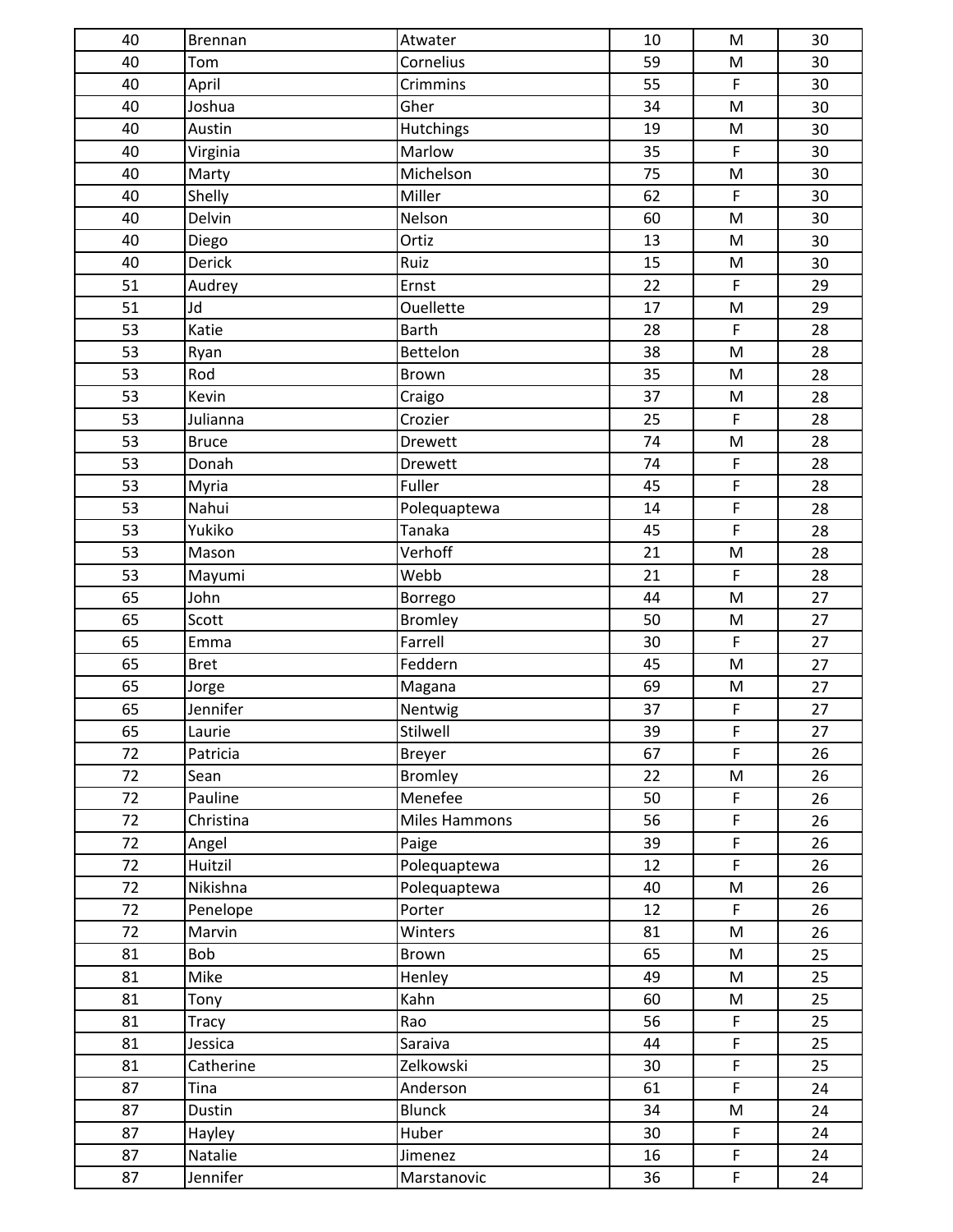| 92  | Chelsi       | Blair           | 25              | F                                                                                     | 23 |
|-----|--------------|-----------------|-----------------|---------------------------------------------------------------------------------------|----|
| 92  | Jaclyn       | Blanchette      | 30              | $\mathsf{F}$                                                                          | 23 |
| 92  | Makenna      | Brumbaugh       | 22              | $\mathsf F$                                                                           | 23 |
| 92  | <b>Brian</b> | Callaghan       | 66              | ${\sf M}$                                                                             | 23 |
| 92  | Chassidy     | Daly            | 47              | $\mathsf F$                                                                           | 23 |
| 92  | Zack         | Irvine          | 47              | $\mathsf{M}% _{T}=\mathsf{M}_{T}\!\left( a,b\right) ,\ \mathsf{M}_{T}=\mathsf{M}_{T}$ | 23 |
| 92  | Justin       | Kolodziej       | 40              | ${\sf M}$                                                                             | 23 |
| 92  | April        | Kuipers         | 41              | $\mathsf F$                                                                           | 23 |
| 92  | Colin        | Lehman          | 35              | $\mathsf{M}% _{T}=\mathsf{M}_{T}\!\left( a,b\right) ,\ \mathsf{M}_{T}=\mathsf{M}_{T}$ | 23 |
| 92  | Gretchen     | Lowery          | 53              | $\mathsf{F}$                                                                          | 23 |
| 92  | James        | Moore           | 33              | M                                                                                     | 23 |
| 92  | Ali          | Veltri          | 35              | $\mathsf F$                                                                           | 23 |
| 92  | Liz          | Wilson          | 35              | $\mathsf F$                                                                           | 23 |
| 105 | Peter        | Chang           | 17              | ${\sf M}$                                                                             | 22 |
| 105 | Shelby       | Harpole         | 31              | $\mathsf F$                                                                           | 22 |
| 105 | Zoe          | Ruiz            | 12              | $\overline{F}$                                                                        | 22 |
| 108 | Brendan      | Cassin          | 24              | $\mathsf{M}% _{T}=\mathsf{M}_{T}\!\left( a,b\right) ,\ \mathsf{M}_{T}=\mathsf{M}_{T}$ | 21 |
| 108 | Thomas       | <b>Duffek</b>   | 66              | $\mathsf{M}% _{T}=\mathsf{M}_{T}\!\left( a,b\right) ,\ \mathsf{M}_{T}=\mathsf{M}_{T}$ | 21 |
| 108 | Kim          | Elarth          | 52              | $\mathsf F$                                                                           | 21 |
| 108 | Lance        | Greer           | 46              | M                                                                                     | 21 |
| 108 | Mary         | Jackson-Alvarez | 59              | $\mathsf F$                                                                           | 21 |
| 108 | Fred         | Jimenez         | 40              | $\mathsf{M}% _{T}=\mathsf{M}_{T}\!\left( a,b\right) ,\ \mathsf{M}_{T}=\mathsf{M}_{T}$ | 21 |
| 108 | Laura        | Kane            | 55              | $\mathsf F$                                                                           | 21 |
| 108 | Mattias      | Kaniski         | 15              | ${\sf M}$                                                                             | 21 |
| 108 | Taryn        | Moore           | 31              | $\mathsf F$                                                                           | 21 |
| 108 | Jeff         | Mossler         | 64              | $\mathsf{M}% _{T}=\mathsf{M}_{T}\!\left( a,b\right) ,\ \mathsf{M}_{T}=\mathsf{M}_{T}$ | 21 |
| 108 | Daniel       | Nemecek         | 31              | $\mathsf{M}% _{T}=\mathsf{M}_{T}\!\left( a,b\right) ,\ \mathsf{M}_{T}=\mathsf{M}_{T}$ | 21 |
| 108 | Eric         | Olander         | 53              | ${\sf M}$                                                                             | 21 |
| 108 | Amelia       | Perry           | 11              | $\mathsf F$                                                                           | 21 |
| 108 | Paul         | Sadorf          | 59              | ${\sf M}$                                                                             | 21 |
| 108 | Celena       | Thielen         | 28              | $\mathsf F$                                                                           | 21 |
| 108 | Uriel        | Valenzuela      | $2\overline{6}$ | ${\sf M}$                                                                             | 21 |
| 108 | Jesse        | Wolfe           | 37              | ${\sf M}$                                                                             | 21 |
| 125 | Cinthya      | Addison         | 37              | $\mathsf F$                                                                           | 20 |
| 125 | Alex         | Aguilar         | 19              | M                                                                                     | 20 |
| 125 | Rob          | Aguilar         | 54              | M                                                                                     | 20 |
| 125 | Susan        | Aguilar         | 54              | $\mathsf F$                                                                           | 20 |
| 125 | Kristen      | Anderson        | 49              | $\mathsf F$                                                                           | 20 |
| 125 | <b>Tracy</b> | Andrewcavage    | 46              | $\mathsf F$                                                                           | 20 |
| 125 | Kelsey       | Andrews         | 31              | $\mathsf F$                                                                           | 20 |
| 125 | Julianna     | Arcos           | 49              | $\mathsf F$                                                                           | 20 |
| 125 | Claudia      | Armendariz      | 34              | $\mathsf F$                                                                           | 20 |
| 125 | Christine    | Austin          | 43              | $\mathsf F$                                                                           | 20 |
| 125 | Ann          | Baer            | 49              | $\mathsf F$                                                                           | 20 |
| 125 | Sarah        | <b>Banales</b>  | 41              | $\mathsf F$                                                                           | 20 |
| 125 | Ashley       | <b>Barnett</b>  | 35              | $\mathsf F$                                                                           | 20 |
| 125 | Erin         | Benoit          | 46              | $\mathsf F$                                                                           | 20 |
| 125 | Jacquelyn    | Bensley         | 60              | $\mathsf F$                                                                           | 20 |
| 125 | Madison      | <b>Berg</b>     | 28              | $\mathsf F$                                                                           | 20 |
| 125 | Christina    | Bernardo        | 38              | $\mathsf F$                                                                           | 20 |
| 125 | Kathryn      | Berry           | 37              | $\mathsf F$                                                                           | 20 |
| 125 | Scott        | Berry           | 40              | M                                                                                     | 20 |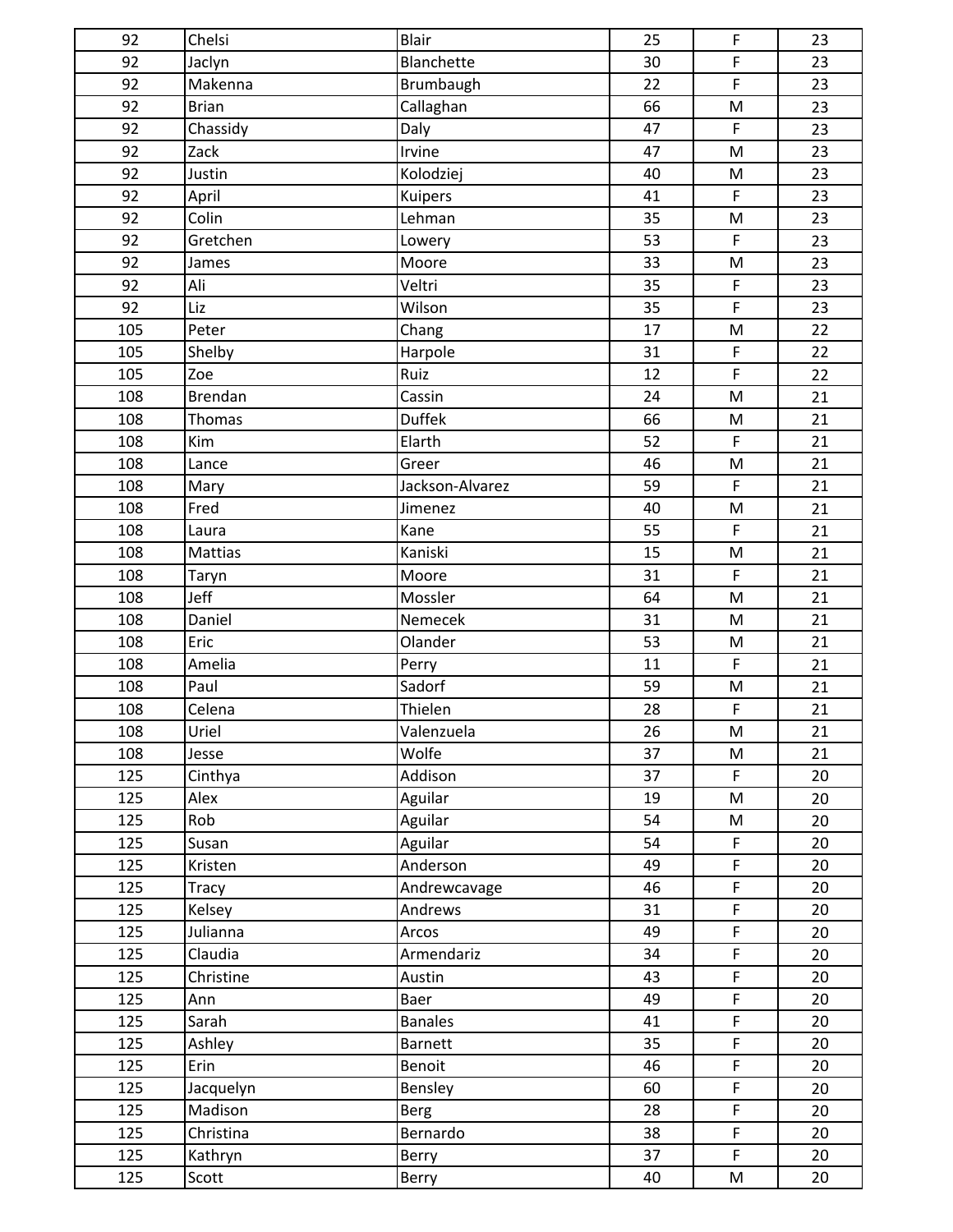| 125 | Karyn          | Bloxham         | 30 | $\mathsf F$    | 20 |
|-----|----------------|-----------------|----|----------------|----|
| 125 | Denise         | <b>Boek</b>     | 60 | F              | 20 |
| 125 | Juanita        | Bower           | 77 | $\mathsf F$    | 20 |
| 125 | Jenny          | Boyd            | 48 | $\mathsf F$    | 20 |
| 125 | Jessica        | Brubaker        | 39 | $\overline{F}$ | 20 |
| 125 | Christi        | <b>Burdette</b> | 49 | $\mathsf F$    | 20 |
| 125 | Nathaniel      | <b>Bush</b>     | 38 | ${\sf M}$      | 20 |
| 125 | Emily          | Buszka          | 43 | $\mathsf F$    | 20 |
| 125 | Katie          | Byron           | 37 | $\mathsf F$    | 20 |
| 125 | Samantha       | Calca           | 35 | $\mathsf F$    | 20 |
| 125 | Megan          | Callaghan       | 36 | $\mathsf F$    | 20 |
| 125 | Christopher    | Cameron         | 38 | ${\sf M}$      | 20 |
| 125 | Timothy        | Campbell        | 41 | M              | 20 |
| 125 | Jose           | Canchola        | 37 | M              | 20 |
| 125 | <b>Brianne</b> | Carroll         | 35 | $\mathsf F$    | 20 |
| 125 | Dennis         | Cavanaugh       | 58 | M              | 20 |
| 125 | Linda          | Cavanaugh       | 56 | $\mathsf F$    | 20 |
| 125 | Danny          | Cavinder        | 30 | ${\sf M}$      | 20 |
| 125 | Noah           | Cavinder        | 24 | ${\sf M}$      | 20 |
| 125 | Cynthia        | Chambers        | 37 | $\mathsf F$    | 20 |
| 125 | Maureen        | Chancey         | 50 | $\mathsf F$    | 20 |
| 125 | Colleen        | Chick           | 68 | $\mathsf F$    | 20 |
| 125 | Wayne          | Chick           | 69 | ${\sf M}$      | 20 |
| 125 | Ferrier        | Chris           | 44 | $\mathsf F$    | 20 |
| 125 | Summer         | Comstock        | 30 | $\mathsf F$    | 20 |
| 125 | Victoria       | Connell         | 32 | $\mathsf F$    | 20 |
| 125 | Linda          | Consani         | 50 | $\mathsf F$    | 20 |
| 125 | <b>Barb</b>    | Coohey          | 56 | $\mathsf F$    | 20 |
| 125 | Jennifer       | Cook            | 30 | $\mathsf F$    | 20 |
| 125 | Matt           | Couch           | 38 | ${\sf M}$      | 20 |
| 125 | Cameron        | Couts           | 25 | M              | 20 |
| 125 | Corin          | Craigo          | 31 | $\mathsf F$    | 20 |
| 125 | Ed             | Dean            | 56 | ${\sf M}$      | 20 |
| 125 | Erin           | Diekman         | 43 | $\mathsf F$    | 20 |
| 125 | Stacy          | Dillier         | 32 | $\mathsf F$    | 20 |
| 125 | Debra          | <b>Dockins</b>  | 35 | $\mathsf F$    | 20 |
| 125 | Marie          | Donner          | 32 | $\mathsf F$    | 20 |
| 125 | Tammy          | <b>Drewett</b>  | 54 | $\mathsf F$    | 20 |
| 125 | Ashley         | Eagles          | 35 | $\mathsf F$    | 20 |
| 125 | <b>Kris</b>    | Eagles          | 36 | ${\sf M}$      | 20 |
| 125 | Ann            | Eddy            | 53 | $\mathsf F$    | 20 |
| 125 | Kathryn        | Eddy            | 32 | $\mathsf F$    | 20 |
| 125 | Krista         | Edwards         | 33 | $\mathsf F$    | 20 |
| 125 | Kui            | Eugenio         | 54 | ${\sf M}$      | 20 |
| 125 | Jeff           | Eversull        | 57 | M              | 20 |
| 125 | Monica         | Ferguson        | 26 | $\mathsf F$    | 20 |
| 125 | Andrea         | Filippino       | 47 | $\mathsf F$    | 20 |
| 125 | Kelly          | Finnegan        | 31 | $\mathsf F$    | 20 |
| 125 | Victoria       | Forbis          | 38 | $\mathsf{F}$   | 20 |
| 125 | Joel           | Foreman         | 35 | ${\sf M}$      | 20 |
| 125 | Tatum          | Foreman         | 28 | $\mathsf F$    | 20 |
| 125 | Aubrey         | Foulds          | 32 | $\mathsf F$    | 20 |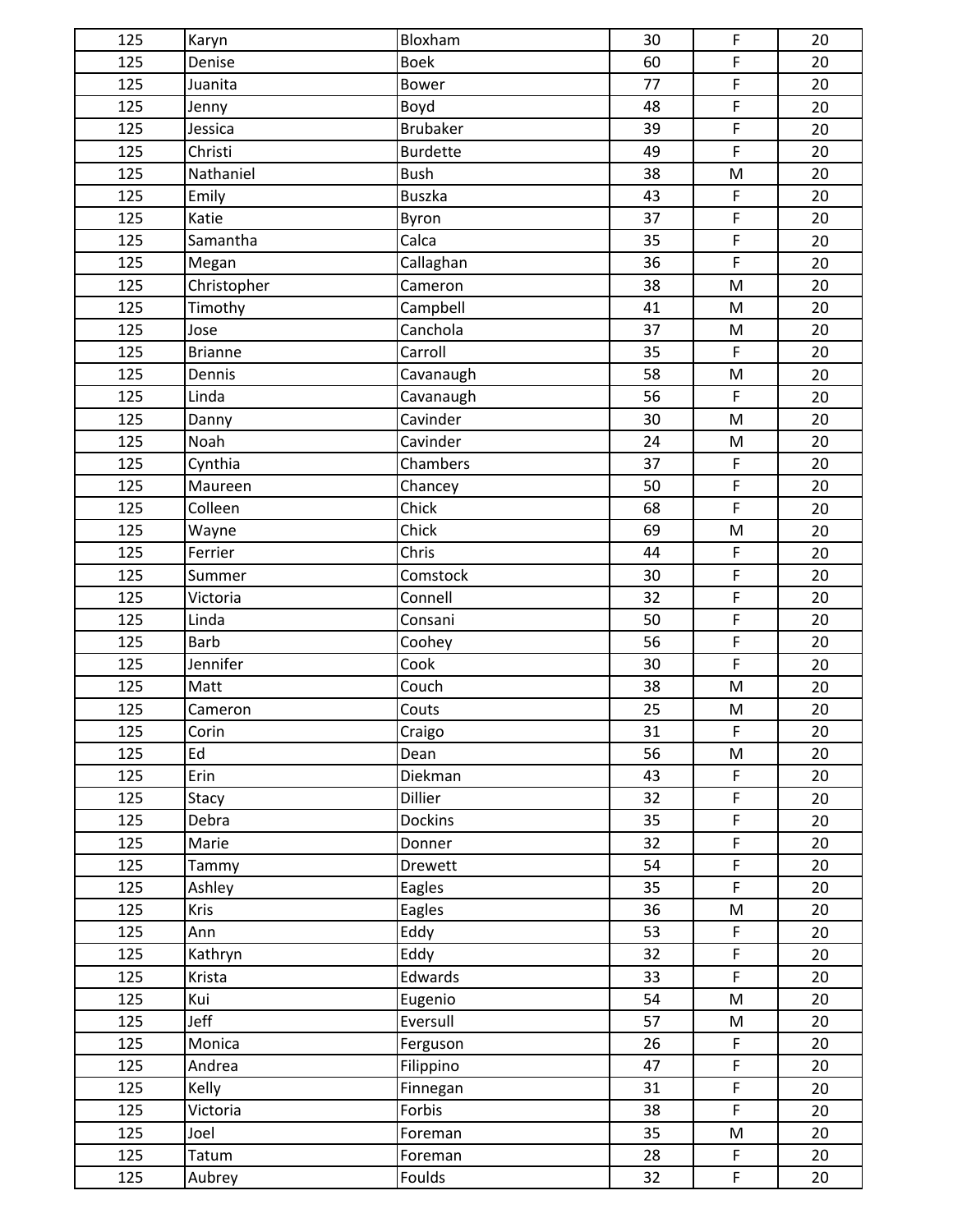| 125             | Josh           | Fowler          | 15 | M                                                                                     | 20 |
|-----------------|----------------|-----------------|----|---------------------------------------------------------------------------------------|----|
| 125             | Kassidy        | Fowler          | 11 | $\mathsf F$                                                                           | 20 |
| 125             | Kaylee         | Fowler          | 18 | $\mathsf F$                                                                           | 20 |
| 125             | Keith          | Fowler          | 44 | M                                                                                     | 20 |
| 125             | Brian          | Freund          | 47 | $\mathsf{M}% _{T}=\mathsf{M}_{T}\!\left( a,b\right) ,\ \mathsf{M}_{T}=\mathsf{M}_{T}$ | 20 |
| 125             | Ariel          | Gaede           | 30 | $\mathsf F$                                                                           | 20 |
| 125             | Shaina         | Ganatra         | 33 | $\mathsf F$                                                                           | 20 |
| 125             | Alena          | Garcia          | 43 | F                                                                                     | 20 |
| 125             | <b>Brandon</b> | Garcia          | 34 | ${\sf M}$                                                                             | 20 |
| 125             | Kelsey         | Garner          | 26 | $\mathsf F$                                                                           | 20 |
| 125             | Kate           | Gerber          | 42 | F                                                                                     | 20 |
| 125             | Lorena         | Gloria          | 36 | $\mathsf F$                                                                           | 20 |
| 125             | Deborah        | Gobins          | 64 | $\mathsf F$                                                                           | 20 |
| 125             | Cordelia       | Gorman          | 49 | $\overline{F}$                                                                        | 20 |
| 125             | Tushar         | Goyal           | 37 | ${\sf M}$                                                                             | 20 |
| 125             | Melinda        | Gregory         | 40 | $\mathsf F$                                                                           | 20 |
| 125             | Pat            | Grenci          | 58 | $\mathsf F$                                                                           | 20 |
| 125             | Devon          | Guenthner       | 26 | ${\sf M}$                                                                             | 20 |
| 125             | Salena         | Guion           | 37 | $\mathsf F$                                                                           | 20 |
| 125             | Firas          | Haddadin        | 27 | ${\sf M}$                                                                             | 20 |
| 125             | Tim            | Hagen           | 48 | ${\sf M}$                                                                             | 20 |
| 125             | Lea            | Hake            | 28 | $\mathsf F$                                                                           | 20 |
| 125             | Brendan        | Haney           | 28 | $\mathsf{M}% _{T}=\mathsf{M}_{T}\!\left( a,b\right) ,\ \mathsf{M}_{T}=\mathsf{M}_{T}$ | 20 |
| 125             | Julie          | Hansen          | 52 | $\mathsf F$                                                                           | 20 |
| 125             | Austin         | Hansen-England  | 26 | ${\sf M}$                                                                             | 20 |
| 125             | Savannah       | Havier          | 35 | $\mathsf F$                                                                           | 20 |
| 125             | Kristen        | Heck            | 38 | $\mathsf F$                                                                           | 20 |
| 125             | Amanda         | Hessling        | 35 | $\mathsf F$                                                                           | 20 |
| 125             | Kyle           | Hill            | 40 | ${\sf M}$                                                                             | 20 |
| 125             | Sarah          | Hoopes          | 34 | $\mathsf F$                                                                           | 20 |
| 125             | Amanda         | Isham           | 28 | $\mathsf F$                                                                           | 20 |
| $\frac{1}{125}$ | Allan          | <b>James</b>    | 38 | M                                                                                     | 20 |
| 125             | Michelle       | James           | 41 | $\mathsf F$                                                                           | 20 |
| 125             | Franchesca     | Johnson         | 35 | F                                                                                     | 20 |
| 125             | Ashley         | Jones           | 36 | $\mathsf F$                                                                           | 20 |
| 125             | Amy            | Kalman          | 41 | $\mathsf F$                                                                           | 20 |
| 125             | Cynthia        | Keck            | 22 | $\mathsf F$                                                                           | 20 |
| 125             | <b>Dallas</b>  | Keck            | 22 | ${\sf M}$                                                                             | 20 |
| 125             | Cynthia        | Kee             | 55 | $\mathsf F$                                                                           | 20 |
| 125             | <b>Kris</b>    | Kelly           | 32 | M                                                                                     | 20 |
| 125             | Christopher    | Kimbel          | 40 | M                                                                                     | 20 |
| 125             | Katherine      | Kolnik          | 40 | $\mathsf F$                                                                           | 20 |
| 125             | John           | Konugres        | 57 | M                                                                                     | 20 |
| 125             | Evelyn         | Lambert-Sanchez | 32 | $\mathsf F$                                                                           | 20 |
| 125             | ashley         | larue           | 34 | $\mathsf F$                                                                           | 20 |
| 125             | Dr.Jennifer    | Lech            | 47 | $\mathsf F$                                                                           | 20 |
| 125             | Kristen        | Lee             | 44 | $\mathsf F$                                                                           | 20 |
| 125             | Laurie         | Lee             | 60 | $\mathsf F$                                                                           | 20 |
| 125             | Summer         | Lena            | 24 | $\mathsf{F}$                                                                          | 20 |
| 125             | Jeffrey        | Leon            | 70 | M                                                                                     | 20 |
| 125             | Dineah         | Lucero          | 39 | $\mathsf F$                                                                           | 20 |
| 125             | Julie          | Luedtke         | 77 | $\mathsf F$                                                                           | 20 |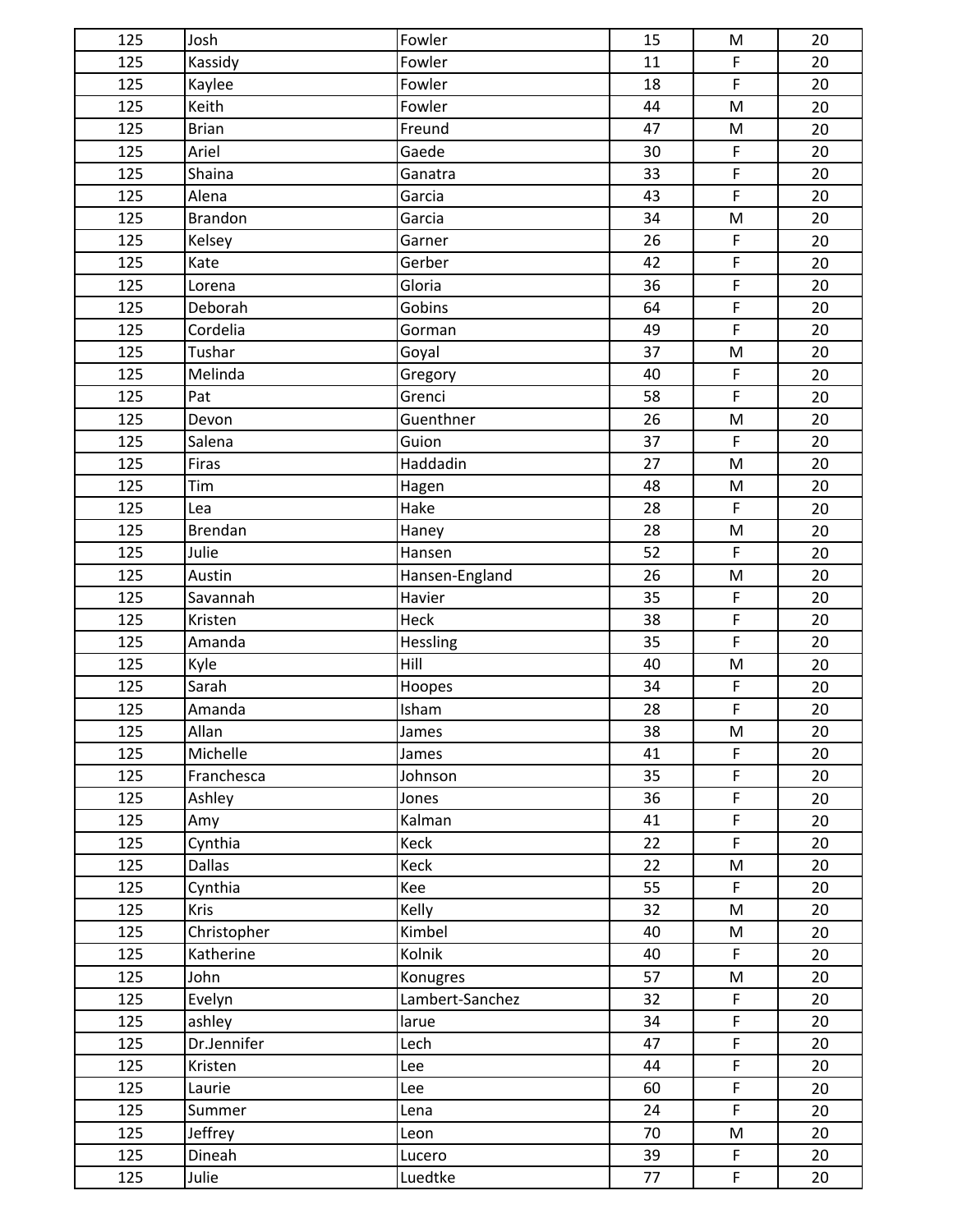| 125 | Neal          | Lynch      | 41 | M                                                                                                          | 20 |
|-----|---------------|------------|----|------------------------------------------------------------------------------------------------------------|----|
| 125 | Chris         | Mahar      | 59 | M                                                                                                          | 20 |
| 125 | Annette       | Majoue     | 42 | $\mathsf F$                                                                                                | 20 |
| 125 | Mary          | Manning    | 66 | $\mathsf F$                                                                                                | 20 |
| 125 | Bob           | Marabella  | 60 | M                                                                                                          | 20 |
| 125 | Paula         | Martin     | 49 | $\mathsf F$                                                                                                | 20 |
| 125 | Patty         | Mchale     | 53 | $\mathsf F$                                                                                                | 20 |
| 125 | Sallie        | Mclees     | 29 | $\mathsf F$                                                                                                | 20 |
| 125 | April         | Meadows    | 23 | $\overline{F}$                                                                                             | 20 |
| 125 | Peter         | Metzner    | 55 | $\mathsf{M}% _{T}=\mathsf{M}_{T}\!\left( a,b\right) ,\ \mathsf{M}_{T}=\mathsf{M}_{T}\!\left( a,b\right) ,$ | 20 |
| 125 | Tammy         | Metzner    | 51 | $\mathsf F$                                                                                                | 20 |
| 125 | Amy           | Meyer      | 49 | $\mathsf F$                                                                                                | 20 |
| 125 | Karen         | Meyer      | 55 | $\mathsf F$                                                                                                | 20 |
| 125 | Jim           | Miller     | 64 | M                                                                                                          | 20 |
| 125 | Devon         | Millis     | 30 | F                                                                                                          | 20 |
| 125 | Rebecca       | Moe        | 43 | $\mathsf F$                                                                                                | 20 |
| 125 | Jesse         | Molina     | 58 | M                                                                                                          | 20 |
| 125 | Molly         | Moore      | 41 | $\mathsf F$                                                                                                | 20 |
| 125 | James         | Morales    | 46 | M                                                                                                          | 20 |
| 125 | Kyle          | Moretti    | 36 | M                                                                                                          | 20 |
| 125 | Cari          | Morris     | 52 | $\mathsf F$                                                                                                | 20 |
| 125 | Julie         | Moses      | 42 | $\mathsf F$                                                                                                | 20 |
| 125 | Lindsey       | Motley     | 42 | $\mathsf F$                                                                                                | 20 |
| 125 | Carrie        | Mulligan   | 39 | $\mathsf F$                                                                                                | 20 |
| 125 | Sylvia        | Mulshine   | 47 | F                                                                                                          | 20 |
| 125 | Lynda         | Murdock    | 37 | $\mathsf F$                                                                                                | 20 |
| 125 | Rachel        | Muth       | 55 | $\mathsf F$                                                                                                | 20 |
| 125 | George        | Nakada     | 25 | $\mathsf{M}% _{T}=\mathsf{M}_{T}\!\left( a,b\right) ,\ \mathsf{M}_{T}=\mathsf{M}_{T}\!\left( a,b\right) ,$ | 20 |
| 125 | Wayne         | Nakada     | 56 | ${\sf M}$                                                                                                  | 20 |
| 125 | Steve         | Narro      | 46 | M                                                                                                          | 20 |
| 125 | Aiga          | Neimane    | 42 | $\mathsf F$                                                                                                | 20 |
| 125 | Jennifer      | Nelson     | 43 | F                                                                                                          | 20 |
| 125 | Mark          | Nicotera   | 60 | M                                                                                                          | 20 |
| 125 | Jenna         | Norman     | 37 | $\mathsf F$                                                                                                | 20 |
| 125 | Krystal       | North      | 29 | $\mathsf F$                                                                                                | 20 |
| 125 | Jen           | O'Hair     | 47 | $\mathsf F$                                                                                                | 20 |
| 125 | Richard       | Oliver     | 20 | M                                                                                                          | 20 |
| 125 | <b>Brooke</b> | Oneill     | 23 | $\mathsf F$                                                                                                | 20 |
| 125 | Marianne      | Osesky     | 58 | $\mathsf F$                                                                                                | 20 |
| 125 | Shannon       | Osesky     | 27 | $\mathsf F$                                                                                                | 20 |
| 125 | Celso         | Otero      | 60 | M                                                                                                          | 20 |
| 125 | Sarah         | Palestrant | 42 | $\mathsf F$                                                                                                | 20 |
| 125 | Ernie         | Palomino   | 46 | M                                                                                                          | 20 |
| 125 | Tiffany       | Palugod    | 30 | F                                                                                                          | 20 |
| 125 | <b>Teresa</b> | Parker     | 61 | $\mathsf F$                                                                                                | 20 |
| 125 | Leanne        | Parshall   | 45 | $\mathsf F$                                                                                                | 20 |
| 125 | Riggins       | Patel      | 10 | M                                                                                                          | 20 |
| 125 | Amy           | Pennartz   | 43 | F                                                                                                          | 20 |
| 125 | Victoria      | Perry      | 38 | $\mathsf F$                                                                                                | 20 |
| 125 | Amanda        | Phox       | 34 | $\mathsf F$                                                                                                | 20 |
| 125 | Carissa       | Planalp    | 40 | F                                                                                                          | 20 |
| 125 | Catherine     | Poff       | 56 | $\mathsf F$                                                                                                | 20 |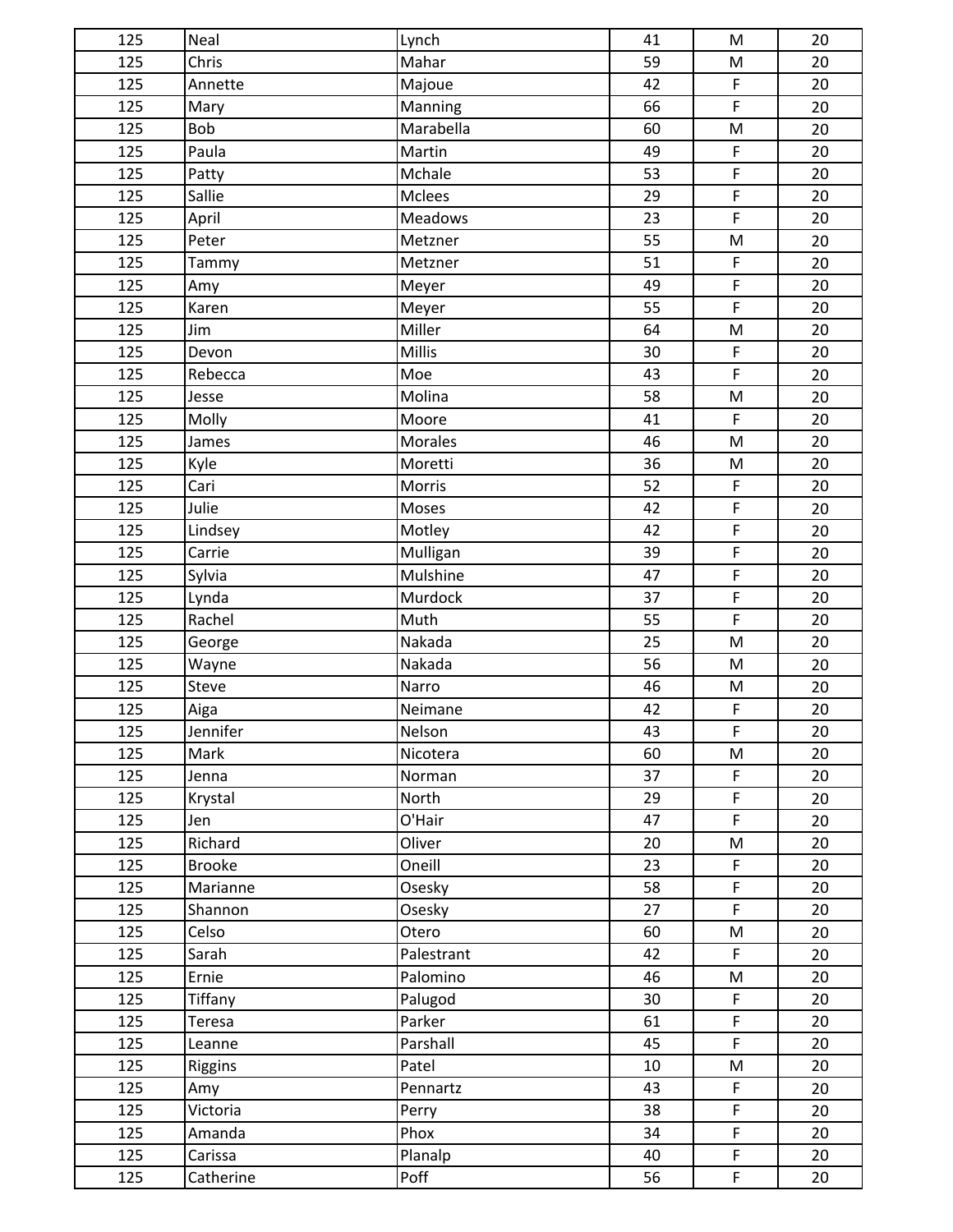| 125 | Patricia       | Poindexter   | 66 | F                                                                                     | 20 |
|-----|----------------|--------------|----|---------------------------------------------------------------------------------------|----|
| 125 | Yolanda        | Polequaptewa | 40 | $\overline{F}$                                                                        | 20 |
| 125 | Jennifer       | Porter       | 46 | $\mathsf F$                                                                           | 20 |
| 125 | Will           | Porter       | 46 | ${\sf M}$                                                                             | 20 |
| 125 | <b>Bridget</b> | Powers       | 32 | $\mathsf F$                                                                           | 20 |
| 125 | Meg            | Puccio       | 39 | $\mathsf F$                                                                           | 20 |
| 125 | Cindy          | Quirarte     | 61 | $\mathsf F$                                                                           | 20 |
| 125 | Aubbie         | Rhoten       | 39 | F                                                                                     | 20 |
| 125 | Jennifer       | Rincon       | 35 | $\mathsf F$                                                                           | 20 |
| 125 | Caraline       | Risinger     | 32 | $\mathsf F$                                                                           | 20 |
| 125 | Elizabeth      | Robertson    | 55 | $\mathsf F$                                                                           | 20 |
| 125 | Nicole         | Robinson     | 34 | $\mathsf F$                                                                           | 20 |
| 125 | Tim            | Roesler      | 55 | M                                                                                     | 20 |
| 125 | Desiree        | Rosado       | 51 | $\mathsf F$                                                                           | 20 |
| 125 | Rachel         | Ross         | 53 | $\mathsf F$                                                                           | 20 |
| 125 | Deanna         | Rowe         | 57 | F                                                                                     | 20 |
| 125 | Angela         | Rumer        | 36 | $\mathsf F$                                                                           | 20 |
| 125 | Kelly          | Sanders      | 48 | $\mathsf F$                                                                           | 20 |
| 125 | Chad           | Scheid       | 40 | $\mathsf{M}% _{T}=\mathsf{M}_{T}\!\left( a,b\right) ,\ \mathsf{M}_{T}=\mathsf{M}_{T}$ | 20 |
| 125 | Alexander      | Schellekens  | 59 | ${\sf M}$                                                                             | 20 |
| 125 | Kristin        | Schilling    | 50 | $\mathsf F$                                                                           | 20 |
| 125 | Karen          | Schulmeister | 51 | $\mathsf F$                                                                           | 20 |
| 125 | Wendy          | Schuschke    | 42 | $\mathsf F$                                                                           | 20 |
| 125 | Joseph         | Selvig       | 51 | ${\sf M}$                                                                             | 20 |
| 125 | Carolinne      | Shaffer      | 48 | $\mathsf F$                                                                           | 20 |
| 125 | Natasha        | Sichling     | 27 | $\mathsf F$                                                                           | 20 |
| 125 | Molly          | Simmons      | 42 | $\overline{F}$                                                                        | 20 |
| 125 | Carla          | Simon        | 34 | $\mathsf F$                                                                           | 20 |
| 125 | Jerry          | Smith        | 53 | M                                                                                     | 20 |
| 125 | Gerald         | Stegemeier   | 58 | M                                                                                     | 20 |
| 125 | Scott          | Stephens     | 64 | M                                                                                     | 20 |
| 125 | Katie          | Stevens      | 33 | $\mathsf F$                                                                           | 20 |
| 125 | Rebecca        | Stewart      | 48 | $\mathsf F$                                                                           | 20 |
| 125 | Kevin          | Storey       | 49 | ${\sf M}$                                                                             | 20 |
| 125 | Amber          | Storrie      | 32 | F                                                                                     | 20 |
| 125 | Jenni Jo       | Street       | 50 | $\mathsf{F}$                                                                          | 20 |
| 125 | Jeff           | Strom        | 44 | M                                                                                     | 20 |
| 125 | Julie          | Strom        | 49 | $\mathsf F$                                                                           | 20 |
| 125 | Michael        | Szafranski   | 48 | M                                                                                     | 20 |
| 125 | Hiroyuki       | Tanaka       | 42 | M                                                                                     | 20 |
| 125 | Ken            | Thatcher     | 61 | M                                                                                     | 20 |
| 125 | Leah           | Thomas       | 30 | $\mathsf F$                                                                           | 20 |
| 125 | Mallory        | Thomas       | 36 | $\mathsf F$                                                                           | 20 |
| 125 | Po-Heng        | Tsai         | 45 | M                                                                                     | 20 |
| 125 | <b>Brock</b>   | Ungvarsky    | 33 | M                                                                                     | 20 |
| 125 | Julio          | Vaquer       | 55 | M                                                                                     | 20 |
| 125 | Jimmy          | Vo           | 31 | M                                                                                     | 20 |
| 125 | Ryan           | Wampler      | 36 | M                                                                                     | 20 |
| 125 | Sunshine       | Watson       | 45 | $\mathsf F$                                                                           | 20 |
| 125 | Kile           | Weaver       | 30 | M                                                                                     | 20 |
| 125 | Lina           | Webb         | 48 | $\mathsf F$                                                                           | 20 |
| 125 | Linda          | Wenneborg    | 54 | $\mathsf F$                                                                           | 20 |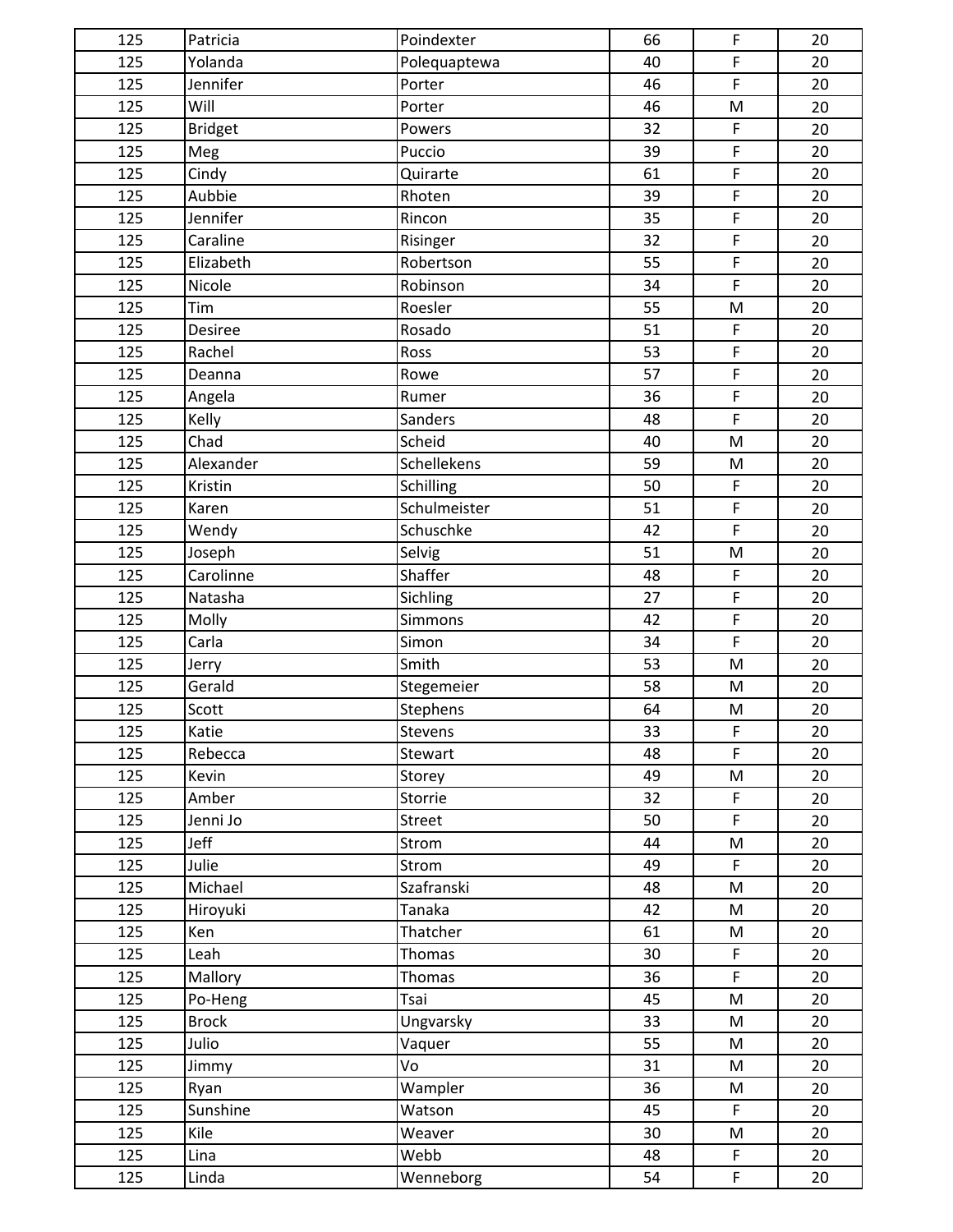| 125 | Matthew       | Whetstine      | 45 | M                                                                                     | 20 |
|-----|---------------|----------------|----|---------------------------------------------------------------------------------------|----|
| 125 | Amy           | White          | 34 | $\mathsf F$                                                                           | 20 |
| 125 | Ilona         | White          | 56 | $\mathsf F$                                                                           | 20 |
| 125 | Jason         | Williams       | 51 | ${\sf M}$                                                                             | 20 |
| 125 | <b>Brooke</b> | Wolfe          | 37 | $\mathsf F$                                                                           | 20 |
| 125 | <b>Brian</b>  | Woodward       | 36 | M                                                                                     | 20 |
| 125 | Karl          | Wyant          | 39 | ${\sf M}$                                                                             | 20 |
| 125 | Teresa        | Yates          | 56 | $\mathsf F$                                                                           | 20 |
| 125 | Lupita        | Zamorano       | 58 | $\mathsf F$                                                                           | 20 |
| 125 | Todd          | Zanti          | 49 | M                                                                                     | 20 |
| 125 | Marta         | Zienkiewicz    | 38 | $\mathsf F$                                                                           | 20 |
| 363 | Ricardo       | Uscola         | 14 | M                                                                                     | 19 |
| 364 | Gary          | Arnold         | 75 | M                                                                                     | 17 |
| 364 | Francisco     | Arteaga        | 66 | ${\sf M}$                                                                             | 17 |
| 364 | Blake         | <b>Bullock</b> | 53 | ${\sf M}$                                                                             | 17 |
| 364 | Jeff          | Campbell       | 48 | ${\sf M}$                                                                             | 17 |
| 364 | Maria         | Day            | 54 | $\mathsf F$                                                                           | 17 |
| 364 | Bob           | Doyle          | 74 | $\mathsf{M}% _{T}=\mathsf{M}_{T}\!\left( a,b\right) ,\ \mathsf{M}_{T}=\mathsf{M}_{T}$ | 17 |
| 364 | Franceska     | Drozdz         | 78 | $\mathsf F$                                                                           | 17 |
| 364 | Weston        | Hogue          | 10 | ${\sf M}$                                                                             | 17 |
| 364 | Ivy           | Kusler         | 46 | $\mathsf F$                                                                           | 17 |
| 364 | Bethany       | Lamy           | 28 | $\mathsf F$                                                                           | 17 |
| 364 | Ginny         | Lucarelli      | 72 | $\mathsf F$                                                                           | 17 |
| 364 | Dennis        | Mee            | 71 | ${\sf M}$                                                                             | 17 |
| 364 | randy         | ramirez        | 39 | ${\sf M}$                                                                             | 17 |
| 364 | Julius        | Schillinger    | 75 | ${\sf M}$                                                                             | 17 |
| 364 | Dana          | Schmitt        | 51 | $\mathsf F$                                                                           | 17 |
| 364 | Brittney      | Soenen         | 35 | $\mathsf F$                                                                           | 17 |
| 364 | Matt          | Sopha          | 42 | ${\sf M}$                                                                             | 17 |
| 381 | Grace         | Benson         | 21 | $\mathsf F$                                                                           | 15 |
| 381 | Ryan          | Boldan         | 51 | ${\sf M}$                                                                             | 15 |
| 381 | Peter         | Boyle          | 33 | ${\sf M}$                                                                             | 15 |
| 381 | Cheryl        | <b>Brock</b>   | 68 | $\mathsf F$                                                                           | 15 |
| 381 | Robert        | Franks         | 61 | ${\sf M}$                                                                             | 15 |
| 381 | Kelly         | Graham         | 28 | $\mathsf F$                                                                           | 15 |
| 381 | Connor        | Isham          | 28 | M                                                                                     | 15 |
| 381 | Lydia         | Leeman         | 13 | $\mathsf F$                                                                           | 15 |
| 381 | George        | Lind           | 44 | M                                                                                     | 15 |
| 381 | Jennifer      | Lozano         | 32 | $\mathsf F$                                                                           | 15 |
| 381 | Tony          | Lucarelli      | 70 | M                                                                                     | 15 |
| 381 | Mauricio      | Mejia          | 48 | M                                                                                     | 15 |
| 381 | Chas          | Metz           | 28 | M                                                                                     | 15 |
| 381 | Kevin         | Morris         | 65 | M                                                                                     | 15 |
| 381 | <b>Elvis</b>  | Rivera         | 31 | M                                                                                     | 15 |
| 381 | Anna          | Schettino      | 54 | $\mathsf F$                                                                           | 15 |
| 381 | Connor        | Spelrem        | 10 | M                                                                                     | 15 |
| 381 | David         | Weissman       | 53 | M                                                                                     | 15 |
| 381 | Noah          | Wesson         | 16 | M                                                                                     | 15 |
| 400 | Josef         | Iker           | 14 | M                                                                                     | 14 |
| 401 | Richard       | Arambula       | 57 | M                                                                                     | 13 |
| 401 | Cedric        | Benally        | 11 | M                                                                                     | 13 |
| 401 | Sheri         | Camp           | 69 | F                                                                                     | 13 |
|     |               |                |    |                                                                                       |    |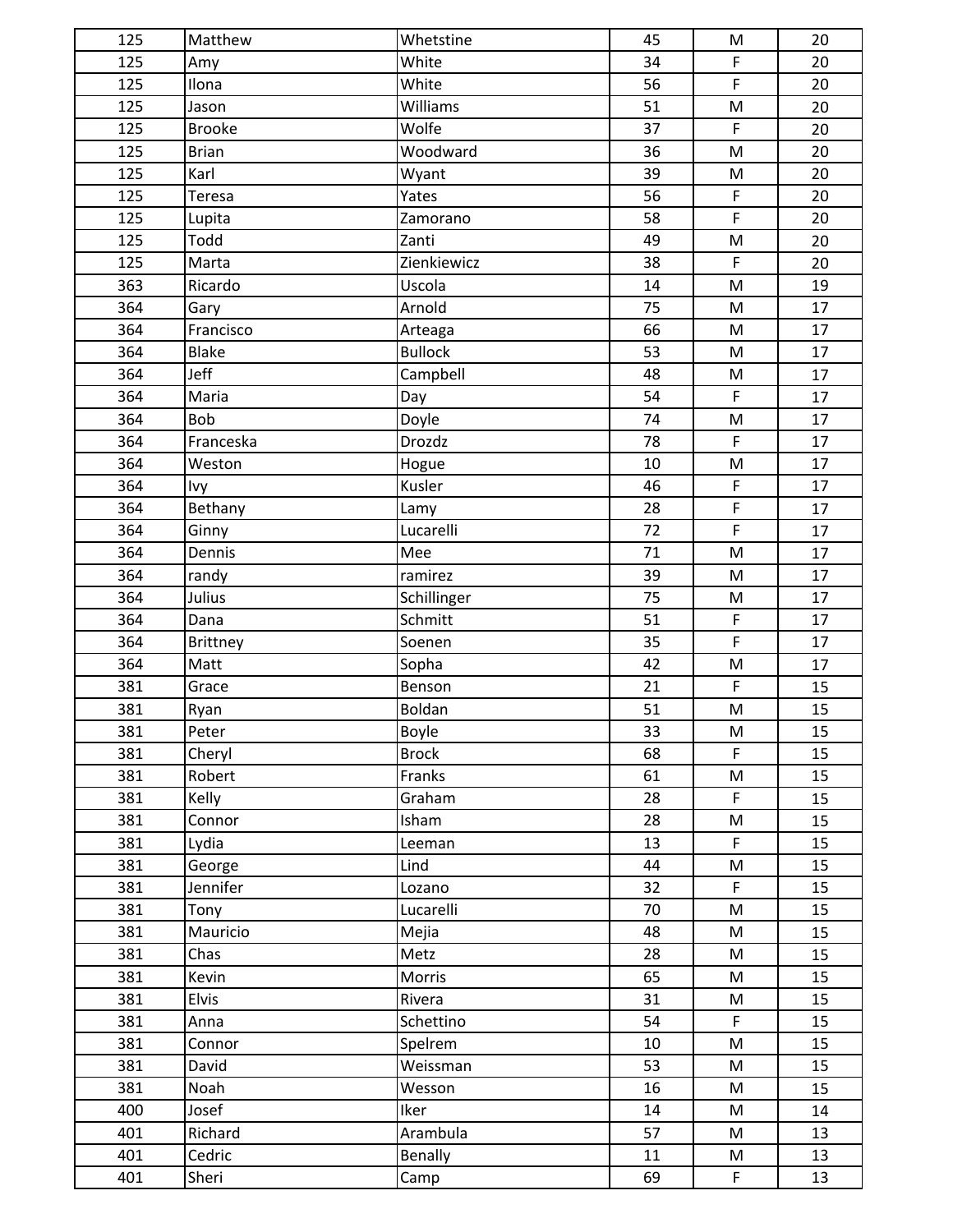| 401 | William        | Carr             | 52 | ${\sf M}$                                                                                                  | 13 |
|-----|----------------|------------------|----|------------------------------------------------------------------------------------------------------------|----|
| 401 | Alec           | <b>Davies</b>    | 26 | ${\sf M}$                                                                                                  | 13 |
| 401 | Justin         | Delp             | 40 | M                                                                                                          | 13 |
| 401 | Superkitty     | Desimone         | 62 | $\mathsf F$                                                                                                | 13 |
| 401 | Jewel          | Haskan           | 23 | $\mathsf F$                                                                                                | 13 |
| 401 | Kristi         | Laubenthal       | 40 | $\mathsf F$                                                                                                | 13 |
| 401 | Logan          | Lombardi         | 9  | ${\sf M}$                                                                                                  | 13 |
| 401 | Kari           | Luedtke          | 54 | $\mathsf F$                                                                                                | 13 |
| 401 | <b>Brent</b>   | Meek             | 54 | ${\sf M}$                                                                                                  | 13 |
| 401 | David          | Palomo           | 63 | $\mathsf{M}% _{T}=\mathsf{M}_{T}\!\left( a,b\right) ,\ \mathsf{M}_{T}=\mathsf{M}_{T}$                      | 13 |
| 401 | Vic            | Peterson         | 72 | ${\sf M}$                                                                                                  | 13 |
| 401 | Jason          | Rozas            | 16 | ${\sf M}$                                                                                                  | 13 |
| 401 | William        | Vera             | 29 | ${\sf M}$                                                                                                  | 13 |
| 401 | Stephon        | Wiles            | 18 | M                                                                                                          | 13 |
| 401 | Billy          | Wise             | 65 | ${\sf M}$                                                                                                  | 13 |
| 401 | Matthew        | Woods            | 45 | ${\sf M}$                                                                                                  | 13 |
| 401 | Jessica        | Wyeth            | 33 | $\mathsf F$                                                                                                | 13 |
| 421 | Eddie          | Campbell         | 16 | $\mathsf{M}% _{T}=\mathsf{M}_{T}\!\left( a,b\right) ,\ \mathsf{M}_{T}=\mathsf{M}_{T}\!\left( a,b\right) ,$ | 12 |
| 422 | <b>Brandy</b>  | Altstadter       | 49 | $\mathsf F$                                                                                                | 11 |
| 422 | David          | <b>Bushman</b>   | 61 | ${\sf M}$                                                                                                  | 11 |
| 422 | Mandi          | Clark            | 28 | $\mathsf F$                                                                                                | 11 |
| 422 | Karmen         | Corral           | 61 | $\mathsf F$                                                                                                | 11 |
| 422 | Kari           | De Jong          | 44 | $\mathsf F$                                                                                                | 11 |
| 422 | <b>Braxton</b> | Eastin           | 10 | ${\sf M}$                                                                                                  | 11 |
| 422 | John           | Fitzharris       | 75 | ${\sf M}$                                                                                                  | 11 |
| 422 | Jesus          | Garcia           | 32 | ${\sf M}$                                                                                                  | 11 |
| 422 | Camryn         | Glasco           | 23 | $\mathsf F$                                                                                                | 11 |
| 422 | Daryl          | Grassel          | 34 | $\mathsf F$                                                                                                | 11 |
| 422 | Kristin        | Hernandez        | 41 | $\mathsf F$                                                                                                | 11 |
| 422 | Himaja         | Jonnakuti        | 17 | $\mathsf F$                                                                                                | 11 |
| 422 | Craig          | Justman          | 49 | M                                                                                                          | 11 |
| 422 | Michael        | Martin           | 29 | ${\sf M}$                                                                                                  | 11 |
| 422 | <b>Brian</b>   | McCluskey        | 22 | ${\sf M}$                                                                                                  | 11 |
| 422 | <b>Bernie</b>  | <b>Noe</b>       | 55 | M                                                                                                          | 11 |
| 422 | Mike           | Soehl            | 51 | M                                                                                                          | 11 |
| 439 | Fareed         | Abou-haidai      | 62 | M                                                                                                          | 10 |
| 439 | Anna           | Akridge          | 35 | $\mathsf F$                                                                                                | 10 |
| 439 | <b>Brice</b>   | Akridge          | 45 | M                                                                                                          | 10 |
| 439 | Laura          | Alfonso          | 30 | F                                                                                                          | 10 |
| 439 | <b>Becky</b>   | Amstutz          | 40 | $\mathsf F$                                                                                                | 10 |
| 439 | Iryna          | Andreyeva        | 42 | $\mathsf F$                                                                                                | 10 |
| 439 | Kirsten        | Arciniega        | 36 | $\mathsf F$                                                                                                | 10 |
| 439 | Kimberly       | Armstrong        | 42 | $\mathsf F$                                                                                                | 10 |
| 439 | Tony           | Asbell           | 56 | ${\sf M}$                                                                                                  | 10 |
| 439 | Craig          | Aspden           | 51 | M                                                                                                          | 10 |
| 439 | Max            | Aspden           | 16 | M                                                                                                          | 10 |
| 439 | Stephanie      | Atwater          | 36 | $\mathsf F$                                                                                                | 10 |
| 439 | Rosa           | Azul             | 62 | $\mathsf F$                                                                                                | 10 |
| 439 | Isabel         | <b>Ballester</b> | 34 | $\mathsf{F}$                                                                                               | 10 |
| 439 | Ramon          | <b>Ballester</b> | 44 | M                                                                                                          | 10 |
| 439 | <b>Brent</b>   | <b>Barkett</b>   | 40 | M                                                                                                          | 10 |
| 439 | Jason          | Barr             | 50 | M                                                                                                          | 10 |
|     |                |                  |    |                                                                                                            |    |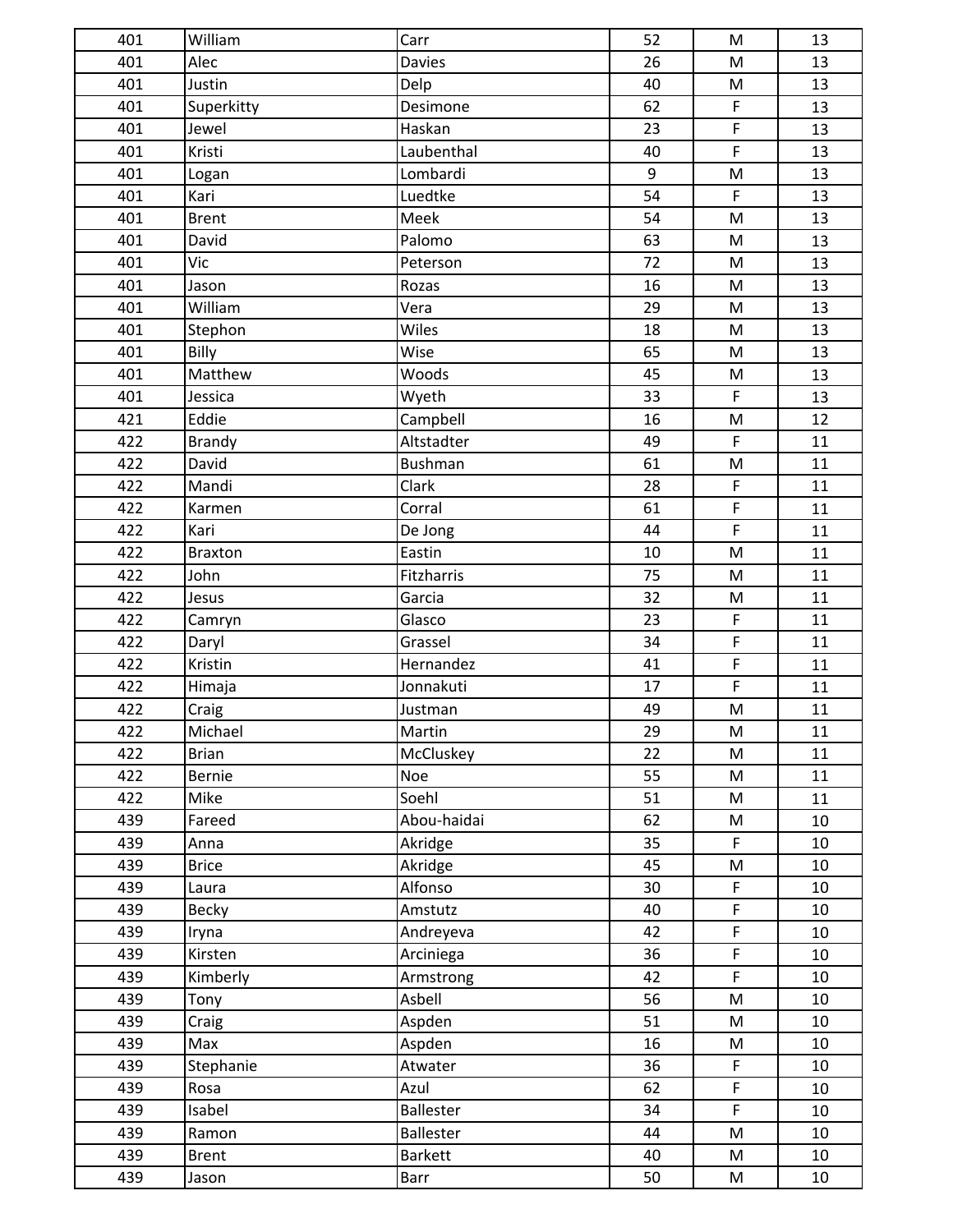| 439 | Gabrielle | <b>Barrett</b>         | 34 | $\mathsf{F}$                                                                                               | 10 |
|-----|-----------|------------------------|----|------------------------------------------------------------------------------------------------------------|----|
| 439 | Glenn     | <b>Beard</b>           | 68 | ${\sf M}$                                                                                                  | 10 |
| 439 | Lois      | <b>Beard</b>           | 68 | $\mathsf F$                                                                                                | 10 |
| 439 | Chelsea   | Benally                | 32 | $\mathsf F$                                                                                                | 10 |
| 439 | Amanda    | Bennett                | 29 | $\overline{F}$                                                                                             | 10 |
| 439 | Timothy   | Benoit                 | 45 | $\mathsf{M}% _{T}=\mathsf{M}_{T}\!\left( a,b\right) ,\ \mathsf{M}_{T}=\mathsf{M}_{T}$                      | 10 |
| 439 | Mark      | Benson                 | 50 | ${\sf M}$                                                                                                  | 10 |
| 439 | Marie     | <b>Bernard Johnson</b> | 46 | $\mathsf F$                                                                                                | 10 |
| 439 | Sara      | Blankemeyer            | 38 | $\mathsf F$                                                                                                | 10 |
| 439 | Richard   | Boberg                 | 53 | $\mathsf{M}% _{T}=\mathsf{M}_{T}\!\left( a,b\right) ,\ \mathsf{M}_{T}=\mathsf{M}_{T}$                      | 10 |
| 439 | Jeff      | Boehm                  | 50 | ${\sf M}$                                                                                                  | 10 |
| 439 | Jennifer  | Brannon                | 50 | $\mathsf F$                                                                                                | 10 |
| 439 | Wade      | <b>Brannon</b>         | 52 | ${\sf M}$                                                                                                  | 10 |
| 439 | Kathryn   | <b>Brantley</b>        | 42 | $\mathsf F$                                                                                                | 10 |
| 439 | Katie     | <b>Brantley</b>        | 42 | $\mathsf F$                                                                                                | 10 |
| 439 | Ronald    | Brennan                | 75 | ${\sf M}$                                                                                                  | 10 |
| 439 | Ellie     | Bryant                 | 11 | $\mathsf F$                                                                                                | 10 |
| 439 | Linley    | Cable                  | 39 | $\mathsf F$                                                                                                | 10 |
| 439 | Holly     | Caliendo               | 33 | $\mathsf F$                                                                                                | 10 |
| 439 | Stacy     | Cardella               | 49 | $\mathsf F$                                                                                                | 10 |
| 439 | Ben       | Chambers               | 31 | M                                                                                                          | 10 |
| 439 | Cierra    | Charley                | 20 | $\mathsf F$                                                                                                | 10 |
| 439 | Amanda    | Chase                  | 37 | $\mathsf{F}$                                                                                               | 10 |
| 439 | Eduardo   | China                  | 31 | ${\sf M}$                                                                                                  | 10 |
| 439 | Karthik   | Chinnasami             | 40 | ${\sf M}$                                                                                                  | 10 |
| 439 | John      | Coney                  | 62 | ${\sf M}$                                                                                                  | 10 |
| 439 | Meghan    | Connealy               | 41 | $\mathsf F$                                                                                                | 10 |
| 439 | Thomas    | Connolly               | 34 | $\mathsf{M}% _{T}=\mathsf{M}_{T}\!\left( a,b\right) ,\ \mathsf{M}_{T}=\mathsf{M}_{T}$                      | 10 |
| 439 | Hannah    | Cook-Kelley            | 29 | $\mathsf F$                                                                                                | 10 |
| 439 | Gina      | Cope                   | 52 | $\mathsf F$                                                                                                | 10 |
| 439 | LaMar     | Cope                   | 60 | M                                                                                                          | 10 |
| 439 | Cristabel | Cordova                | 46 | F                                                                                                          | 10 |
| 439 | kayla     | couture                | 34 | $\mathsf{F}$                                                                                               | 10 |
| 439 | Cary      | Crane                  | 28 | $\mathsf F$                                                                                                | 10 |
| 439 | Russell   | Crane                  | 29 | ${\sf M}$                                                                                                  | 10 |
| 439 | Jason     | Crawford               | 39 | M                                                                                                          | 10 |
| 439 | Zahlia    | Cronce-King            | 36 | $\mathsf F$                                                                                                | 10 |
| 439 | Phillip   | Cross                  | 27 | $\mathsf{M}% _{T}=\mathsf{M}_{T}\!\left( a,b\right) ,\ \mathsf{M}_{T}=\mathsf{M}_{T}\!\left( a,b\right) ,$ | 10 |
| 439 | Anna      | Davis                  | 39 | $\mathsf F$                                                                                                | 10 |
| 439 | Greg      | Davis                  | 66 | M                                                                                                          | 10 |
| 439 | Arthur    | Day                    | 57 | M                                                                                                          | 10 |
| 439 | Lisa      | Dean                   | 56 | $\mathsf F$                                                                                                | 10 |
| 439 | Penny     | Dechant                | 48 | $\mathsf F$                                                                                                | 10 |
| 439 | Melissa   | Demarco                | 21 | $\mathsf{F}$                                                                                               | 10 |
| 439 | Melissa   | Dewees                 | 45 | $\mathsf F$                                                                                                | 10 |
| 439 | Luc       | Ducrocq                | 56 | $\mathsf{M}% _{T}=\mathsf{M}_{T}\!\left( a,b\right) ,\ \mathsf{M}_{T}=\mathsf{M}_{T}\!\left( a,b\right) ,$ | 10 |
| 439 | David     | <b>Duffek</b>          | 17 | M                                                                                                          | 10 |
| 439 | Ashley    | Ebenhoch               | 38 | F                                                                                                          | 10 |
| 439 | Jennifer  | Eberts                 | 37 | $\mathsf F$                                                                                                | 10 |
| 439 | Claire    | Eichmann               | 27 | $\mathsf F$                                                                                                | 10 |
| 439 | Lucinda   | Elliott                | 39 | $\mathsf F$                                                                                                | 10 |
| 439 | Steven    | Emory                  | 49 | M                                                                                                          | 10 |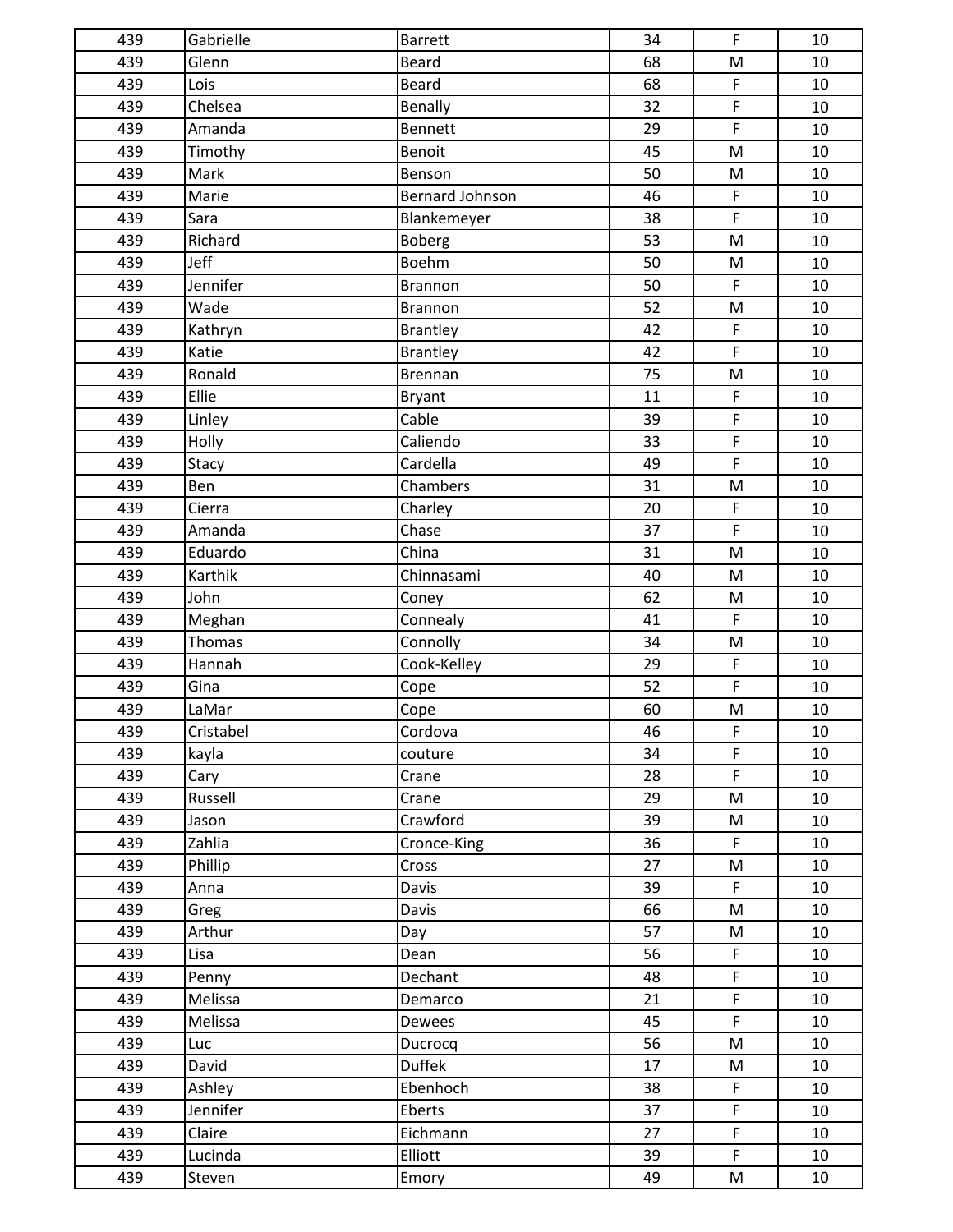| 439 | Michael         | Esteves     | 46 | M                                                                                     | 10     |
|-----|-----------------|-------------|----|---------------------------------------------------------------------------------------|--------|
| 439 | Colleen         | Eyssautier  | 43 | $\mathsf F$                                                                           | 10     |
| 439 | Ligen           | Feller      | 43 | $\mathsf F$                                                                           | 10     |
| 439 | James           | Finley      | 45 | ${\sf M}$                                                                             | 10     |
| 439 | Michael         | Fisher      | 47 | $\mathsf{M}% _{T}=\mathsf{M}_{T}\!\left( a,b\right) ,\ \mathsf{M}_{T}=\mathsf{M}_{T}$ | 10     |
| 439 | Denise          | Flores      | 48 | $\mathsf F$                                                                           | 10     |
| 439 | Flora           | Fong        | 59 | $\mathsf F$                                                                           | 10     |
| 439 | Aquera          | Forquer     | 27 | $\mathsf F$                                                                           | 10     |
| 439 | Ray             | Foss        | 62 | ${\sf M}$                                                                             | 10     |
| 439 | Ma Consuela     | Gallardo    | 60 | $\mathsf F$                                                                           | 10     |
| 439 | Dustin          | Garcia      | 16 | M                                                                                     | 10     |
| 439 | Stefan          | Gibson      | 31 | ${\sf M}$                                                                             | 10     |
| 439 | Kristine (Kiki) | Gleason     | 49 | $\mathsf F$                                                                           | 10     |
| 439 | Amy             | Gravesande  | 36 | $\mathsf F$                                                                           | 10     |
| 439 | Andy            | Greenfield  | 52 | M                                                                                     | 10     |
| 439 | Russell         | Grubbs      | 48 | M                                                                                     | 10     |
| 439 | John            | Gunnigle    | 47 | ${\sf M}$                                                                             | 10     |
| 439 | Michael         | Hanna       | 33 | ${\sf M}$                                                                             | 10     |
| 439 | Claudia         | Hannum      | 48 | $\mathsf F$                                                                           | 10     |
| 439 | Greg            | Hardesty    | 63 | M                                                                                     | 10     |
| 439 | <b>Brandon</b>  | Hays        | 37 | M                                                                                     | 10     |
| 439 | Quinn           | Heimann     | 34 | $\mathsf F$                                                                           | 10     |
| 439 | Belinda         | Hockett     | 59 | $\mathsf F$                                                                           | 10     |
| 439 | Melanie         | Hogue       | 38 | $\mathsf F$                                                                           | 10     |
| 439 | Jim             | Holder      | 63 | M                                                                                     | 10     |
| 439 | Daniel          | Hooper      | 54 | M                                                                                     | 10     |
| 439 | Alexa           | Huerta      | 31 | $\mathsf F$                                                                           | 10     |
| 439 | Kristen         | Hull        | 48 | $\mathsf F$                                                                           | 10     |
| 439 | <b>Brady</b>    | Hutchings   | 17 | M                                                                                     | 10     |
| 439 | Fran            | Hutchings   | 55 | $\mathsf F$                                                                           | 10     |
| 439 | Rob             | Hutchings   | 49 | ${\sf M}$                                                                             | 10     |
| 439 | John Paul       | <b>Iker</b> | 17 | ${\sf M}$                                                                             | $10\,$ |
| 439 | Otilia          | Jaimes      | 36 | $\mathsf F$                                                                           | 10     |
| 439 | Aditya          | Jain        | 37 | ${\sf M}$                                                                             | 10     |
| 439 | Jeremiah        | James       | 19 | M                                                                                     | 10     |
| 439 | Lily            | James       | 26 | $\mathsf F$                                                                           | 10     |
| 439 | Andres          | Jaramillo   | 36 | M                                                                                     | 10     |
| 439 | <b>Dinges</b>   | Jeannine    | 51 | $\mathsf F$                                                                           | 10     |
| 439 | Dee             | Jimenez     | 39 | $\mathsf{F}$                                                                          | 10     |
| 439 | Kyle            | Johnson     | 32 | ${\sf M}$                                                                             | 10     |
| 439 | Marc            | Johnson     | 45 | M                                                                                     | 10     |
| 439 | <b>Bre</b>      | Jonaitis    | 18 | $\mathsf F$                                                                           | 10     |
| 439 | Talia           | Jones       | 33 | $\mathsf F$                                                                           | 10     |
| 439 | Shannon         | Jordan      | 47 | $\mathsf F$                                                                           | 10     |
| 439 | <b>Brianne</b>  | Kee         | 29 | $\mathsf F$                                                                           | 10     |
| 439 | Wallace         | Kelly       | 53 | $\mathsf F$                                                                           | 10     |
| 439 | Maureen         | Kennedy     | 33 | F                                                                                     | 10     |
| 439 | Litt            | Keya        | 37 | $\mathsf F$                                                                           | 10     |
| 439 | Jeff            | <b>King</b> | 38 | ${\sf M}$                                                                             | 10     |
| 439 | Christopher     | Klimek      | 51 | M                                                                                     | 10     |
| 439 | Maverick        | Kline       | 17 | M                                                                                     | 10     |
| 439 | Tierney         | Komperda    | 26 | F                                                                                     | 10     |
|     |                 |             |    |                                                                                       |        |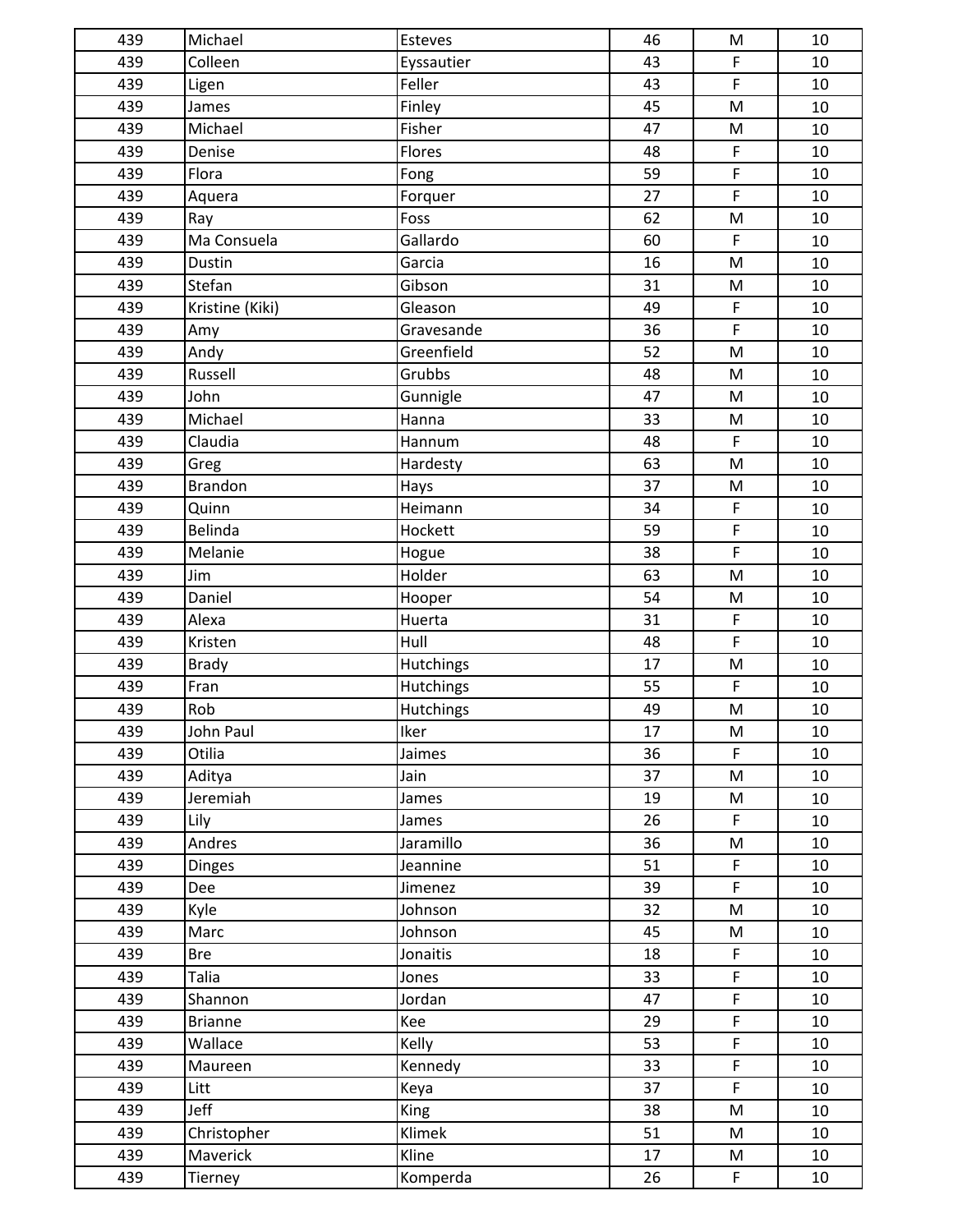| 439 | Anthony       | Konechnik       | 32              | ${\sf M}$                                                                             | 10 |
|-----|---------------|-----------------|-----------------|---------------------------------------------------------------------------------------|----|
| 439 | Patti         | Kuluris         | 64              | $\mathsf F$                                                                           | 10 |
| 439 | Robert        | Larson          | 47              | M                                                                                     | 10 |
| 439 | Amber         | Larussa         | 43              | $\mathsf F$                                                                           | 10 |
| 439 | Douglas       | Larussa         | 41              | M                                                                                     | 10 |
| 439 | <b>Brian</b>  | Laubenthal      | 41              | ${\sf M}$                                                                             | 10 |
| 439 | Heather       | Laurienti       | 40              | $\mathsf F$                                                                           | 10 |
| 439 | Michael       | Lehman          | 38              | ${\sf M}$                                                                             | 10 |
| 439 | <b>Brooke</b> | Lewis           | 27              | $\mathsf F$                                                                           | 10 |
| 439 | Michael       | Loewen          | 43              | ${\sf M}$                                                                             | 10 |
| 439 | Amanda        | Lombardi        | 44              | $\mathsf F$                                                                           | 10 |
| 439 | Gretchen      | Long            | 53              | $\mathsf F$                                                                           | 10 |
| 439 | Andrea        | Lucarelli       | 42              | $\mathsf F$                                                                           | 10 |
| 439 | Wayne         | Lundquist       | 51              | ${\sf M}$                                                                             | 10 |
| 439 | Leslie        | Mabbott         | 46              | $\mathsf{F}$                                                                          | 10 |
| 439 | Henry         | Mabee           | 36              | M                                                                                     | 10 |
| 439 | Melinda       | Mabee           | 36              | $\mathsf F$                                                                           | 10 |
| 439 | Ronald J      | Marcin          | 48              | ${\sf M}$                                                                             | 10 |
| 439 | Kelsey        | Marie           | 31              | $\mathsf F$                                                                           | 10 |
| 439 | Jenn          | Mathews         | 43              | $\mathsf F$                                                                           | 10 |
| 439 | Charlene      | May             | 55              | $\mathsf F$                                                                           | 10 |
| 439 | Ellery        | Mccormick       | 12              | $\mathsf F$                                                                           | 10 |
| 439 | Roy           | Mcgrath         | 54              | $\mathsf{M}% _{T}=\mathsf{M}_{T}\!\left( a,b\right) ,\ \mathsf{M}_{T}=\mathsf{M}_{T}$ | 10 |
| 439 | Gaileen       | Mckenna         | 33              | $\mathsf F$                                                                           | 10 |
| 439 | George        | Mcneely         | 49              | M                                                                                     | 10 |
| 439 | Aundrea       | Meier           | 27              | $\mathsf F$                                                                           | 10 |
| 439 | Junior        | Mendoza         | 36              | ${\sf M}$                                                                             | 10 |
| 439 | Steinfeld     | Mikel           | 40              | ${\sf M}$                                                                             | 10 |
| 439 | Michael       | Militello       | 50              | ${\sf M}$                                                                             | 10 |
| 439 | Michael       | Miller          | 39              | ${\sf M}$                                                                             | 10 |
| 439 | Stacie        | Minnick         | 34              | $\mathsf F$                                                                           | 10 |
| 439 | Dave          | Minster         | $\overline{35}$ | ${\sf M}$                                                                             | 10 |
| 439 | Alfredo       | Miranda         | 37              | ${\sf M}$                                                                             | 10 |
| 439 | Erika         | Missman         | 35              | $\mathsf F$                                                                           | 10 |
| 439 | Mark          | Mitchell        | 62              | ${\sf M}$                                                                             | 10 |
| 439 | Yvette        | Montano         | 41              | $\mathsf F$                                                                           | 10 |
| 439 | Tabitha       | Montgomery      | 48              | $\mathsf F$                                                                           | 10 |
| 439 | Ariel         | Montoya         | 27              | $\mathsf{F}$                                                                          | 10 |
| 439 | Joshua        | Montoya         | 30              | ${\sf M}$                                                                             | 10 |
| 439 | <b>Becky</b>  | Moore           | 56              | $\mathsf{F}$                                                                          | 10 |
| 439 | Jun           | Moteki          | 35              | M                                                                                     | 10 |
| 439 | Melinda       | Mulholland-Frei | 54              | $\mathsf F$                                                                           | 10 |
| 439 | Kim           | Munneke         | 44              | $\mathsf F$                                                                           | 10 |
| 439 | Jason         | Mustacchia      | 46              | ${\sf M}$                                                                             | 10 |
| 439 | <b>Bree</b>   | <b>Myers</b>    | 35              | $\mathsf{F}$                                                                          | 10 |
| 439 | Dave          | <b>Myers</b>    | 45              | M                                                                                     | 10 |
| 439 | Ashley        | Nebeker         | 33              | $\mathsf F$                                                                           | 10 |
| 439 | Marci         | Nicholas        | 45              | $\mathsf F$                                                                           | 10 |
| 439 | Caitlyn       | Noe             | 22              | $\mathsf F$                                                                           | 10 |
| 439 | Kinsey        | <b>Noe</b>      | 26              | $\mathsf F$                                                                           | 10 |
| 439 | Vanessa       | Nomura          | 34              | $\mathsf F$                                                                           | 10 |
| 439 | Kandice       | Norris          | 44              | $\mathsf F$                                                                           | 10 |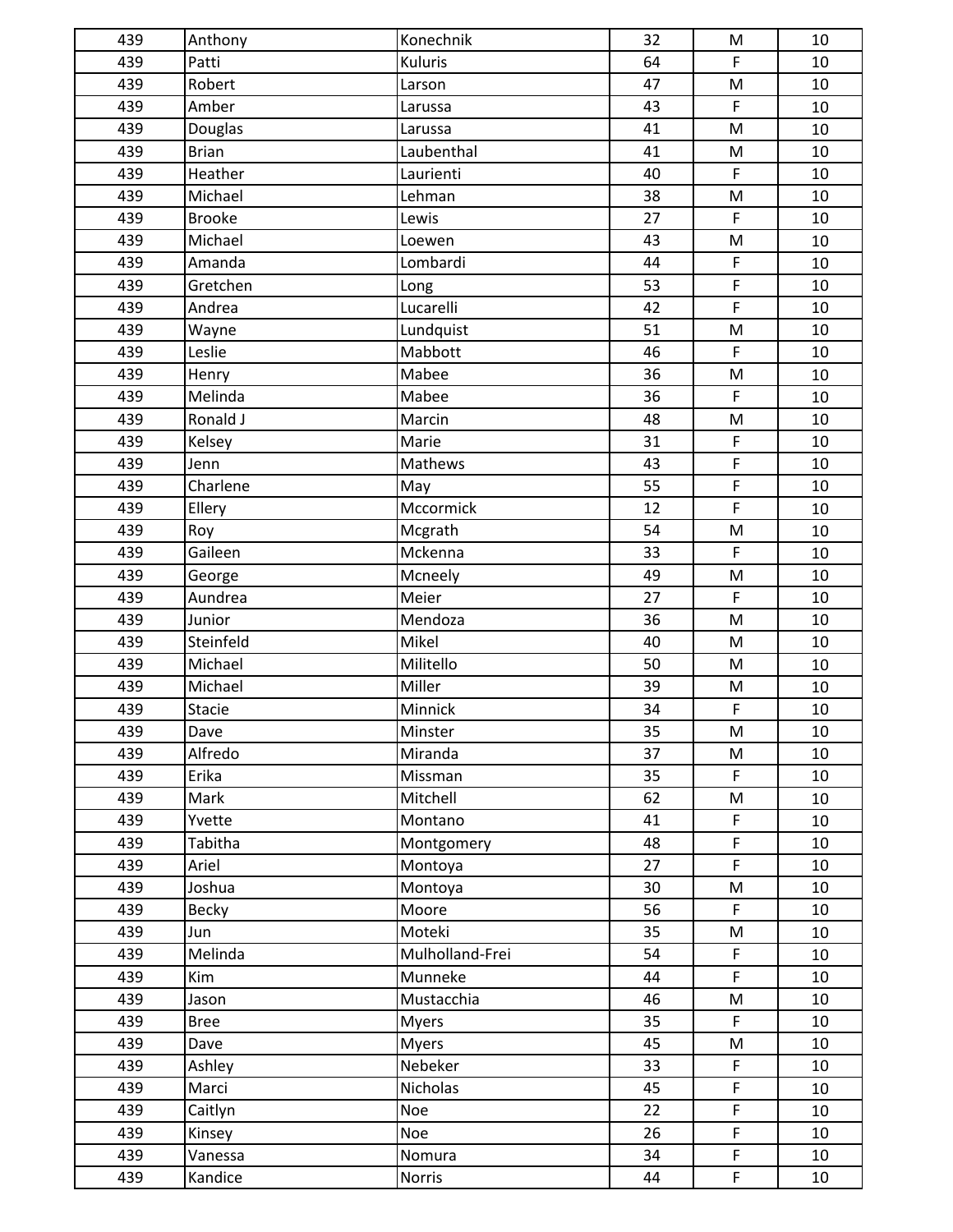| 439 | Rebecca        | North          | 44              | $\mathsf{F}$                                                                                               | 10 |
|-----|----------------|----------------|-----------------|------------------------------------------------------------------------------------------------------------|----|
| 439 | Tim            | Oetjen         | 49              | ${\sf M}$                                                                                                  | 10 |
| 439 | Kelly          | O'Hara         | 50              | $\mathsf F$                                                                                                | 10 |
| 439 | Oscar          | Olmedo         | 17              | M                                                                                                          | 10 |
| 439 | Jenny          | Orr            | 55              | $\mathsf F$                                                                                                | 10 |
| 439 | Kimberly       | Osesky         | 32              | $\mathsf{F}$                                                                                               | 10 |
| 439 | Frank          | Pace           | 29              | ${\sf M}$                                                                                                  | 10 |
| 439 | Vince          | Padilla        | 17              | ${\sf M}$                                                                                                  | 10 |
| 439 | Jacob          | Parker         | 15              | ${\sf M}$                                                                                                  | 10 |
| 439 | Joanna         | Parker         | 46              | $\mathsf{F}$                                                                                               | 10 |
| 439 | Jonathan       | Parker         | 46              | M                                                                                                          | 10 |
| 439 | Michele        | Parker         | 24              | $\mathsf F$                                                                                                | 10 |
| 439 | Ashlynne       | Parriott       | 24              | $\mathsf F$                                                                                                | 10 |
| 439 | Kerry          | Patel          | 45              | $\overline{F}$                                                                                             | 10 |
| 439 | Steve          | Patterson      | 56              | $\mathsf{M}% _{T}=\mathsf{M}_{T}\!\left( a,b\right) ,\ \mathsf{M}_{T}=\mathsf{M}_{T}$                      | 10 |
| 439 | Daniel         | Paull          | 38              | ${\sf M}$                                                                                                  | 10 |
| 439 | Carly          | Pendleton      | 29              | $\mathsf F$                                                                                                | 10 |
| 439 | William        | Perez          | 34              | ${\sf M}$                                                                                                  | 10 |
| 439 | Ava            | Pinello        | 11              | $\mathsf F$                                                                                                | 10 |
| 439 | Bill           | Pinello        | 53              | ${\sf M}$                                                                                                  | 10 |
| 439 | <b>Bridget</b> | Pinello        | 11              | $\mathsf F$                                                                                                | 10 |
| 439 | Stephanie      | Pinello        | 44              | $\mathsf F$                                                                                                | 10 |
| 439 | Melissa        | Risch          | 34              | $\mathsf{F}$                                                                                               | 10 |
| 439 | Rey            | Rivera         | 51              | M                                                                                                          | 10 |
| 439 | Emily          | Robertson      | 40              | $\mathsf F$                                                                                                | 10 |
| 439 | David          | Rodriguez      | 34              | $\mathsf{M}% _{T}=\mathsf{M}_{T}\!\left( a,b\right) ,\ \mathsf{M}_{T}=\mathsf{M}_{T}\!\left( a,b\right) ,$ | 10 |
| 439 | Dulce          | Rodriguez      | 34              | $\mathsf F$                                                                                                | 10 |
| 439 | Maria          | Rodriguez      | 39              | $\mathsf F$                                                                                                | 10 |
| 439 | Robert         | Rosenberg      | 59              | ${\sf M}$                                                                                                  | 10 |
| 439 | Alexcia        | Ruiz           | 19              | $\mathsf F$                                                                                                | 10 |
| 439 | Samantha       | Ruiz           | 33              | F                                                                                                          | 10 |
| 439 | Alicia         | Sacco          | $\overline{31}$ | $\overline{F}$                                                                                             | 10 |
| 439 | Francis        | Salay          | 39              | M                                                                                                          | 10 |
| 439 | <b>Brian</b>   | <b>Salinas</b> | 22              | ${\sf M}$                                                                                                  | 10 |
| 439 | <b>Brandon</b> | Samz           | 37              | M                                                                                                          | 10 |
| 439 | Jacob          | Sand           | 41              | M                                                                                                          | 10 |
| 439 | Giancarlo      | Sapelli        | 42              | M                                                                                                          | 10 |
| 439 | Nicole         | Sapelli        | 36              | F                                                                                                          | 10 |
| 439 | Salvador       | Saucedo        | 45              | ${\sf M}$                                                                                                  | 10 |
| 439 | Heidi          | Schmidt        | 38              | F                                                                                                          | 10 |
| 439 | Michael        | Schmidt        | 38              | M                                                                                                          | 10 |
| 439 | Lance          | Schmitt        | 50              | M                                                                                                          | 10 |
| 439 | Daniela        | Schneider      | 35              | F                                                                                                          | 10 |
| 439 | Jennifer       | Scott          | 43              | $\mathsf{F}$                                                                                               | 10 |
| 439 | Nadia          | Scott          | 30              | $\mathsf F$                                                                                                | 10 |
| 439 | Elaine         | Sears          | 53              | $\mathsf{F}$                                                                                               | 10 |
| 439 | Jeffery        | Sears          | 57              | M                                                                                                          | 10 |
| 439 | Karissa        | Secora         | 30              | F                                                                                                          | 10 |
| 439 | Gina           | Sharkey        | 19              | F                                                                                                          | 10 |
| 439 | Katie          | Sharkey        | 59              | $\mathsf F$                                                                                                | 10 |
| 439 | Loretta        | Slavik         | 55              | $\mathsf F$                                                                                                | 10 |
| 439 | Michael        | Smedley        | 29              | M                                                                                                          | 10 |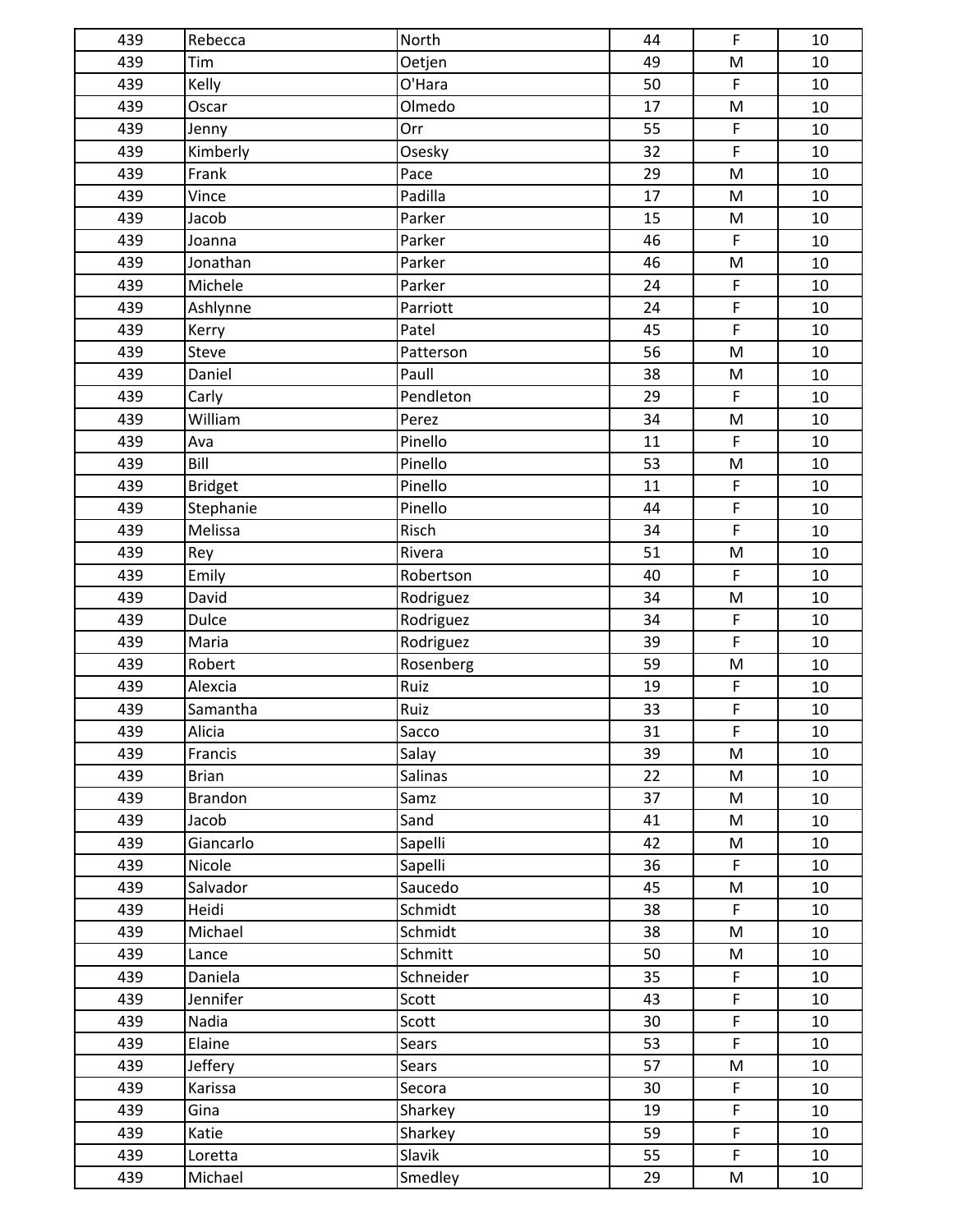| 439 | Jimmy       | Smith         | 41 | ${\sf M}$                                                                             | 10 |
|-----|-------------|---------------|----|---------------------------------------------------------------------------------------|----|
| 439 | Megan       | Spanier       | 31 | $\mathsf F$                                                                           | 10 |
| 439 | Janice      | Spelrem       | 57 | $\mathsf F$                                                                           | 10 |
| 439 | Mikel       | Steinfeld     | 40 | M                                                                                     | 10 |
| 439 | Atwater     | Stephanie     | 36 | $\mathsf{F}$                                                                          | 10 |
| 439 | Ronald      | Stoffle       | 34 | $\mathsf{M}% _{T}=\mathsf{M}_{T}\!\left( a,b\right) ,\ \mathsf{M}_{T}=\mathsf{M}_{T}$ | 10 |
| 439 | Jason       | Stoft         | 49 | ${\sf M}$                                                                             | 10 |
| 439 | Parker      | Stoft         | 16 | M                                                                                     | 10 |
| 439 | Melvin      | Stove         | 48 | ${\sf M}$                                                                             | 10 |
| 439 | Hugo        | Suarez        | 24 | ${\sf M}$                                                                             | 10 |
| 439 | Ashleigh    | Sudman        | 35 | $\mathsf F$                                                                           | 10 |
| 439 | Mercedes    | Suell         | 33 | $\mathsf F$                                                                           | 10 |
| 439 | Andrea      | Sullivan      | 41 | $\mathsf F$                                                                           | 10 |
| 439 | David       | Suman         | 35 | ${\sf M}$                                                                             | 10 |
| 439 | Kaylee      | Sutterfield   | 23 | $\mathsf F$                                                                           | 10 |
| 439 | Katherine   | Tamboer       | 31 | $\mathsf F$                                                                           | 10 |
| 439 | Sean        | Tamboer       | 24 | $\mathsf{M}% _{T}=\mathsf{M}_{T}\!\left( a,b\right) ,\ \mathsf{M}_{T}=\mathsf{M}_{T}$ | 10 |
| 439 | Derick      | Tangap        | 24 | ${\sf M}$                                                                             | 10 |
| 439 | Kellie      | Tattersall    | 42 | $\mathsf F$                                                                           | 10 |
| 439 | Matteo      | Tetesco       | 43 | ${\sf M}$                                                                             | 10 |
| 439 | Susan       | Thaler        | 61 | $\mathsf F$                                                                           | 10 |
| 439 | Zachary     | Thielen       | 29 | M                                                                                     | 10 |
| 439 | Loren       | Thomas        | 22 | ${\sf M}$                                                                             | 10 |
| 439 | Ashley      | Toliver       | 53 | $\mathsf F$                                                                           | 10 |
| 439 | Anna        | <b>Torres</b> | 34 | $\mathsf F$                                                                           | 10 |
| 439 | Hector      | <b>Torres</b> | 34 | M                                                                                     | 10 |
| 439 | Cathleen    | Turnbow       | 44 | $\mathsf F$                                                                           | 10 |
| 439 | Kelli       | Tyler         | 28 | $\mathsf F$                                                                           | 10 |
| 439 | Paul        | Ulan          | 55 | ${\sf M}$                                                                             | 10 |
| 439 | Julie       | Valentine     | 59 | $\mathsf F$                                                                           | 10 |
| 439 | Chance      | Vance         | 25 | $\mathsf F$                                                                           | 10 |
| 439 | Shellie     | Vance         | 58 | $\mathsf F$                                                                           | 10 |
| 439 | Stacio      | Vega          | 15 | ${\sf M}$                                                                             | 10 |
| 439 | Dan         | Verheul       | 28 | ${\sf M}$                                                                             | 10 |
| 439 | Jennifer    | Vij           | 38 | F                                                                                     | 10 |
| 439 | Andrea      | Von Emster    | 37 | $\mathsf F$                                                                           | 10 |
| 439 | Nore        | Vongsomphou   | 36 | M                                                                                     | 10 |
| 439 | Mary        | Walsh         | 32 | $\mathsf F$                                                                           | 10 |
| 439 | Casey       | Watson        | 25 | $\mathsf{F}$                                                                          | 10 |
| 439 | Philip      | Wenneborg     | 54 | ${\sf M}$                                                                             | 10 |
| 439 | Spencer     | White         | 32 | M                                                                                     | 10 |
| 439 | Ryan        | Wiener        | 35 | M                                                                                     | 10 |
| 439 | James       | Wigent        | 57 | M                                                                                     | 10 |
| 439 | Marla       | Wills         | 51 | $\mathsf F$                                                                           | 10 |
| 439 | Jake        | Wilson        | 30 | M                                                                                     | 10 |
| 439 | Rory        | Wilson        | 30 | M                                                                                     | 10 |
| 439 | Bryan       | Woody         | 37 | M                                                                                     | 10 |
| 439 | Nadia       | Worden        | 34 | F                                                                                     | 10 |
| 439 | Ben         | Wright        | 32 | ${\sf M}$                                                                             | 10 |
| 439 | Michael     | Wu            | 43 | M                                                                                     | 10 |
| 439 | <b>Brad</b> | Wyeth         | 34 | M                                                                                     | 10 |
| 439 | Karla       | Yanez         | 45 | $\mathsf F$                                                                           | 10 |
|     |             |               |    |                                                                                       |    |